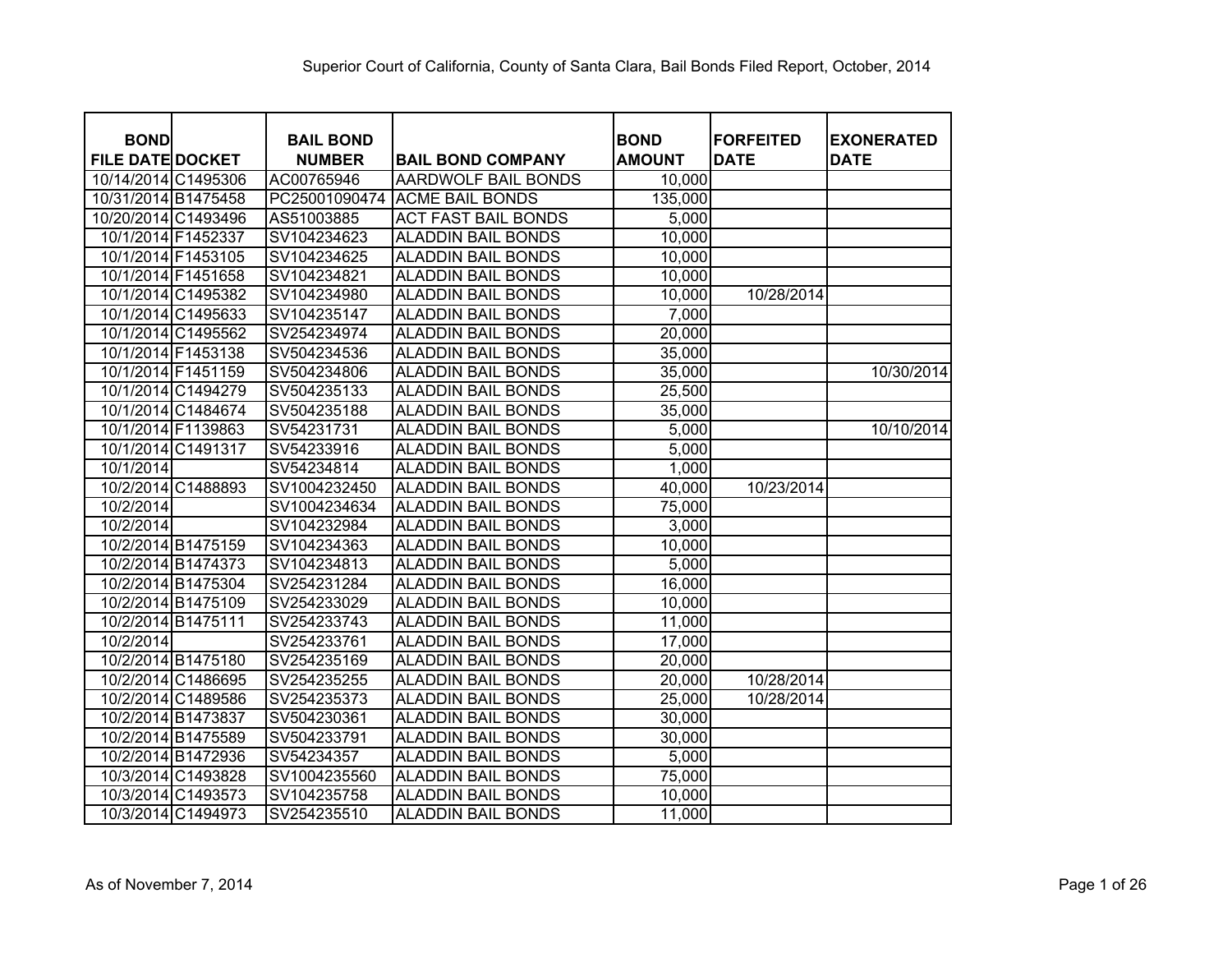| <b>BOND</b>             | <b>BAIL BOND</b> |                           | <b>BOND</b>   | <b>FORFEITED</b> | <b>EXONERATED</b> |
|-------------------------|------------------|---------------------------|---------------|------------------|-------------------|
| <b>FILE DATE DOCKET</b> | <b>NUMBER</b>    | <b>BAIL BOND COMPANY</b>  | <b>AMOUNT</b> | <b>DATE</b>      | <b>DATE</b>       |
| 10/3/2014 C1493831      | SV254235603      | <b>ALADDIN BAIL BONDS</b> | 15,000        |                  |                   |
| 10/3/2014 C1361406      | SV254235707      | <b>ALADDIN BAIL BONDS</b> | 20,000        |                  |                   |
| 10/3/2014 C1487021      | SV254235759      | <b>ALADDIN BAIL BONDS</b> | 11,000        |                  |                   |
| 10/3/2014 C1496199      | SV504235692      | <b>ALADDIN BAIL BONDS</b> | 30,000        |                  |                   |
| 10/3/2014               | SV504235711      | <b>ALADDIN BAIL BONDS</b> | 38,000        |                  | 10/30/2014        |
| 10/3/2014               | SV504235712      | <b>ALADDIN BAIL BONDS</b> | 38,000        |                  | 10/30/2014        |
| 10/3/2014               | SV54235728       | <b>ALADDIN BAIL BONDS</b> | 5,000         |                  |                   |
| 10/3/2014 C1491760      | SV54235757       | <b>ALADDIN BAIL BONDS</b> | 5,000         |                  |                   |
| 10/6/2014 C1480240      | SV1004236150     | <b>ALADDIN BAIL BONDS</b> | 75,000        |                  |                   |
| 10/6/2014 C1492362      | SV1004236711     | <b>ALADDIN BAIL BONDS</b> | 100,000       | 10/16/2014       |                   |
| 10/6/2014 C1364506      | SV104236590      | <b>ALADDIN BAIL BONDS</b> | 10,000        |                  |                   |
| 10/6/2014               | SV104236661      | <b>ALADDIN BAIL BONDS</b> | 10,000        |                  |                   |
| 10/6/2014 C1493866      | SV1504236092     | <b>ALADDIN BAIL BONDS</b> | 110,000       |                  |                   |
| 10/6/2014               | SV254235820      | <b>ALADDIN BAIL BONDS</b> | 16,000        |                  | 10/30/2014        |
| 10/6/2014 C1490803      | SV254235876      | <b>ALADDIN BAIL BONDS</b> | 21,000        | 11/3/2014        |                   |
| 10/6/2014 C1496725      | SV254235957      | <b>ALADDIN BAIL BONDS</b> | 21,000        |                  |                   |
| 10/6/2014 C1496669      | SV254236516      | <b>ALADDIN BAIL BONDS</b> | 11,000        |                  |                   |
| 10/6/2014 C1490373      | SV254236529      | <b>ALADDIN BAIL BONDS</b> | 20,000        |                  |                   |
| 10/6/2014 C1496198      | SV254236593      | <b>ALADDIN BAIL BONDS</b> | 17,000        | 11/3/2014        |                   |
| 10/6/2014 C1496726      | SV254236610      | <b>ALADDIN BAIL BONDS</b> | 15,000        |                  |                   |
| 10/6/2014               | SV254236768      | <b>ALADDIN BAIL BONDS</b> | 15,000        |                  |                   |
| 10/6/2014               | SV254236783      | <b>ALADDIN BAIL BONDS</b> | 15,000        |                  |                   |
| 10/6/2014 F1451794      | SV504235292      | <b>ALADDIN BAIL BONDS</b> | 40,000        |                  |                   |
| 10/6/2014 C1370135      | SV504235652      | <b>ALADDIN BAIL BONDS</b> | 50,000        | 10/9/2014        |                   |
| 10/6/2014               | SV504236585      | <b>ALADDIN BAIL BONDS</b> | 16,000        |                  | 11/3/2014         |
| 10/6/2014 C1494686      | SV54236517       | <b>ALADDIN BAIL BONDS</b> | 5,000         |                  |                   |
| 10/7/2014 C1224158      | SV1004233866     | <b>ALADDIN BAIL BONDS</b> | 7,500         |                  |                   |
| 10/7/2014 C1364612      | SV104233691      | <b>ALADDIN BAIL BONDS</b> | 10,000        |                  |                   |
| 10/7/2014 C1486993      | SV104234778      | <b>ALADDIN BAIL BONDS</b> | 10,000        |                  |                   |
| 10/7/2014 C1491961      | SV104235580      | <b>ALADDIN BAIL BONDS</b> | 5,000         |                  |                   |
| 10/7/2014 B1473819      | SV104236533      | <b>ALADDIN BAIL BONDS</b> | 10,000        | 10/7/2014        |                   |
| 10/7/2014 B1474094      | SV104236548      | <b>ALADDIN BAIL BONDS</b> | 10,000        | 10/7/2014        |                   |
| 10/7/2014               | SV104236848      | <b>ALADDIN BAIL BONDS</b> | 10,000        |                  |                   |
| 10/7/2014 C1492891      | SV254235418      | <b>ALADDIN BAIL BONDS</b> | 25,000        |                  |                   |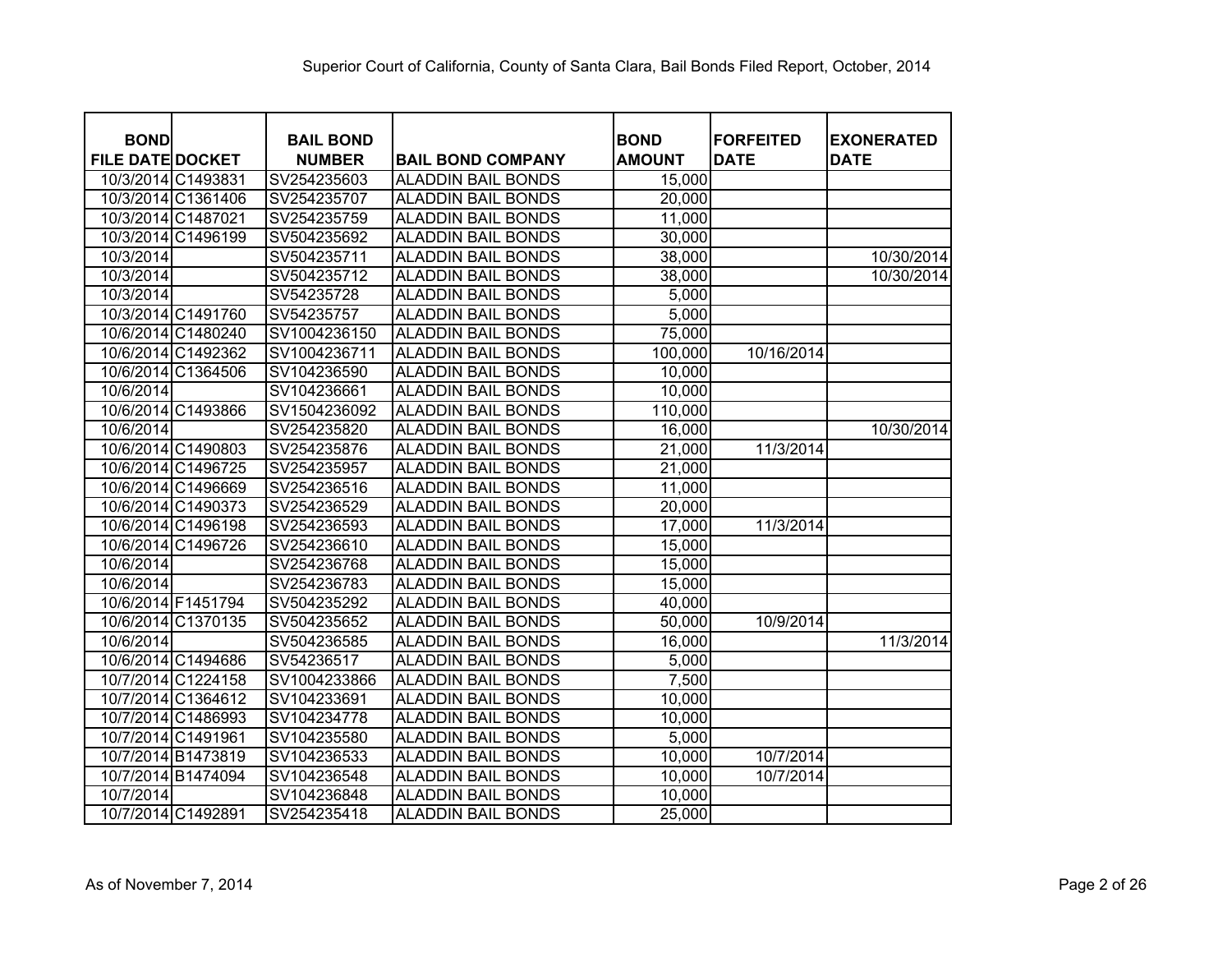| <b>BOND</b>             |                    | <b>BAIL BOND</b> |                           | <b>BOND</b>   | <b>FORFEITED</b> | <b>EXONERATED</b> |
|-------------------------|--------------------|------------------|---------------------------|---------------|------------------|-------------------|
| <b>FILE DATE DOCKET</b> |                    | <b>NUMBER</b>    | <b>BAIL BOND COMPANY</b>  | <b>AMOUNT</b> | <b>DATE</b>      | <b>DATE</b>       |
|                         | 10/7/2014 B1475100 | SV254236161      | <b>ALADDIN BAIL BONDS</b> | 15,000        |                  |                   |
| 10/7/2014 C1496667      |                    | SV254236864      | <b>ALADDIN BAIL BONDS</b> | 15,000        | 11/3/2014        |                   |
| 10/7/2014               |                    | SV254236944      | <b>ALADDIN BAIL BONDS</b> | 16,000        |                  | 11/3/2014         |
| 10/7/2014               |                    | SV254236957      | <b>ALADDIN BAIL BONDS</b> | 15,000        |                  |                   |
|                         | 10/7/2014 C1496275 | SV254237046      | <b>ALADDIN BAIL BONDS</b> | 25,000        |                  |                   |
|                         | 10/7/2014 C1473924 | SV254237064      | <b>ALADDIN BAIL BONDS</b> | 12,000        |                  |                   |
|                         | 10/7/2014 B1471504 | SV54233559       | <b>ALADDIN BAIL BONDS</b> | 5,000         |                  |                   |
|                         | 10/7/2014 C1075042 | SV54234488       | <b>ALADDIN BAIL BONDS</b> | 5,000         |                  |                   |
| 10/7/2014 B1474007      |                    | SV54236544       | <b>ALADDIN BAIL BONDS</b> | 5,000         | 10/7/2014        |                   |
| 10/7/2014 B1475099      |                    | SV542536530      | <b>ALADDIN BAIL BONDS</b> | 5,000         | 10/7/2014        |                   |
|                         | 10/8/2014 C1494812 | SV1004237195     | <b>ALADDIN BAIL BONDS</b> | 75,000        |                  |                   |
| 10/8/2014 F1451896      |                    | SV104236086      | <b>ALADDIN BAIL BONDS</b> | 10,000        |                  |                   |
|                         | 10/8/2014 F1450859 | SV104236945      | <b>ALADDIN BAIL BONDS</b> | 10,000        |                  |                   |
| 10/8/2014               |                    | SV104237264      | <b>ALADDIN BAIL BONDS</b> | 10,000        |                  |                   |
|                         | 10/8/2014 C1493981 | SV1504237097     | <b>ALADDIN BAIL BONDS</b> | 105,000       |                  |                   |
| 10/8/2014 F1451715      |                    | SV254236087      | <b>ALADDIN BAIL BONDS</b> | 20,000        |                  |                   |
|                         | 10/8/2014 F1452765 | SV254236136      | <b>ALADDIN BAIL BONDS</b> | 25,000        | 10/9/2014        |                   |
|                         | 10/8/2014 C1494946 | SV254237215      | <b>ALADDIN BAIL BONDS</b> | 25,000        |                  |                   |
|                         | 10/8/2014 C1494200 | SV254237325      | <b>ALADDIN BAIL BONDS</b> | 20,000        |                  |                   |
|                         | 10/8/2014 C1494255 | SV254237340      | <b>ALADDIN BAIL BONDS</b> | 25,000        |                  |                   |
| 10/8/2014               |                    | SV254237348      | <b>ALADDIN BAIL BONDS</b> | 16,000        |                  |                   |
|                         | 10/8/2014 F1452586 | SV504236088      | <b>ALADDIN BAIL BONDS</b> | 30,000        |                  |                   |
|                         | 10/8/2014 F1452915 | SV504236856      | <b>ALADDIN BAIL BONDS</b> | 25,000        |                  |                   |
| 10/8/2014               |                    | SV504237170      | <b>ALADDIN BAIL BONDS</b> | 50,000        |                  | 11/4/2014         |
|                         | 10/9/2014 C1494608 | SV1004237524     | <b>ALADDIN BAIL BONDS</b> | 95,000        |                  |                   |
|                         | 10/9/2014 C1494555 | SV1004237604     | <b>ALADDIN BAIL BONDS</b> | 75,000        |                  |                   |
|                         | 10/9/2014 B1475254 | SV104235854      | <b>ALADDIN BAIL BONDS</b> | 6,000         |                  |                   |
| 10/9/2014               |                    | SV254235365      | <b>ALADDIN BAIL BONDS</b> | 20,000        |                  |                   |
| 10/9/2014 B1474991      |                    | SV254235693      | <b>ALADDIN BAIL BONDS</b> | 20,000        |                  |                   |
| 10/9/2014 B1475300      |                    | SV254236443      | <b>ALADDIN BAIL BONDS</b> | 25,000        |                  |                   |
| 10/9/2014               |                    | SV254236686      | <b>ALADDIN BAIL BONDS</b> | 15,000        |                  | 11/4/2014         |
|                         | 10/9/2014 F1452589 | SV254236842      | <b>ALADDIN BAIL BONDS</b> | 25,000        |                  |                   |
|                         | 10/9/2014 B1475182 | SV254236991      | <b>ALADDIN BAIL BONDS</b> | 16,000        |                  |                   |
|                         | 10/9/2014 B1475282 | SV254237075      | <b>ALADDIN BAIL BONDS</b> | 25,000        |                  |                   |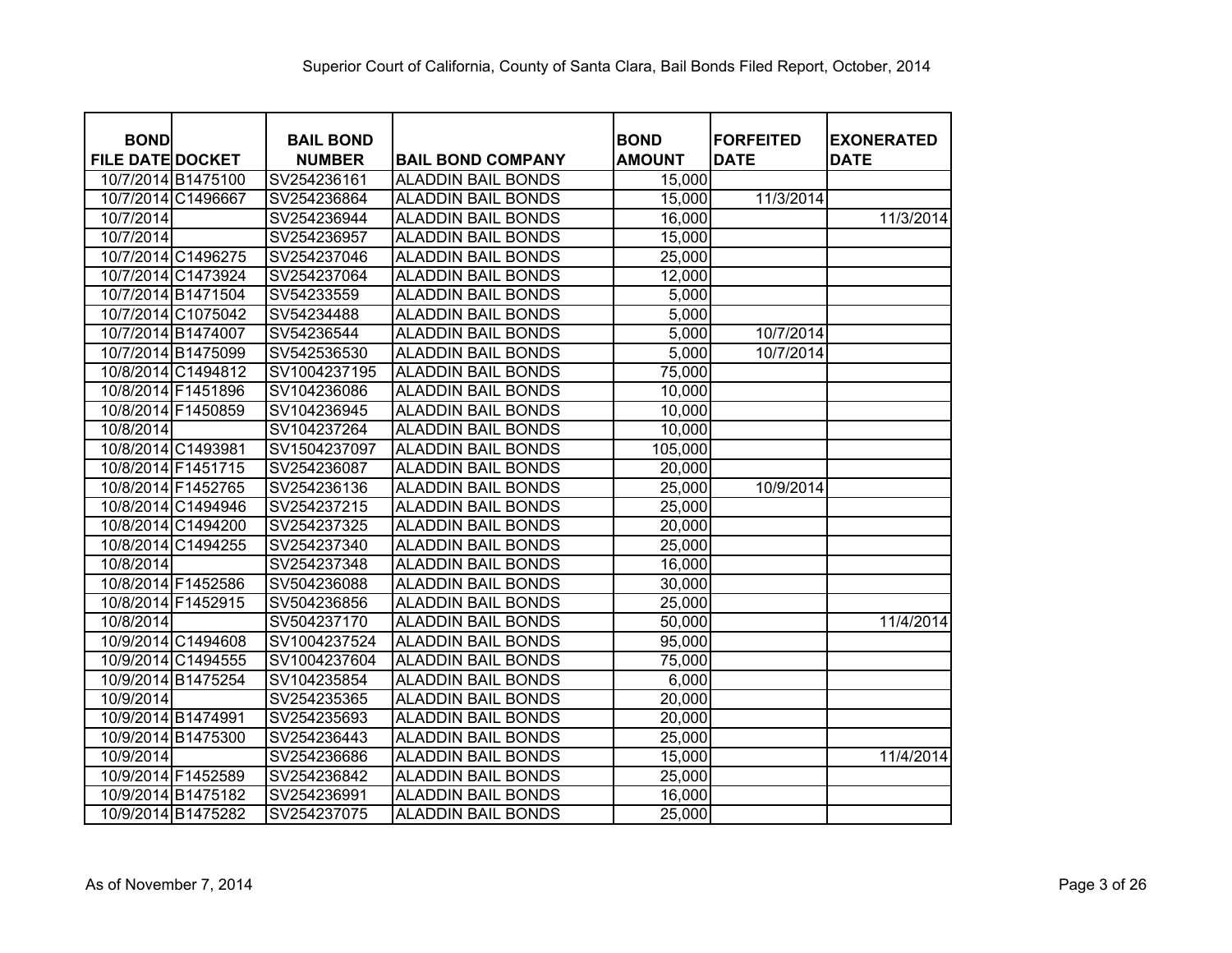| <b>BOND</b>             |                    | <b>BAIL BOND</b> |                           | <b>BOND</b>   | <b>FORFEITED</b> | <b>EXONERATED</b> |
|-------------------------|--------------------|------------------|---------------------------|---------------|------------------|-------------------|
| <b>FILE DATE DOCKET</b> |                    | <b>NUMBER</b>    | <b>BAIL BOND COMPANY</b>  | <b>AMOUNT</b> | <b>DATE</b>      | <b>DATE</b>       |
|                         | 10/9/2014 B1474271 | SV254237268      | <b>ALADDIN BAIL BONDS</b> | 20,000        |                  |                   |
|                         | 10/9/2014 C1495254 | SV254237616      | <b>ALADDIN BAIL BONDS</b> | 10,000        |                  |                   |
|                         | 10/9/2014 C1495789 | SV254237641      | <b>ALADDIN BAIL BONDS</b> | 10,000        |                  |                   |
|                         | 10/9/2014 C1493016 | SV504236246      | <b>ALADDIN BAIL BONDS</b> | 30,000        |                  |                   |
|                         | 10/9/2014 B1475279 | SV504236690      | <b>ALADDIN BAIL BONDS</b> | 50,000        |                  |                   |
|                         | 10/9/2014 B1475182 | SV504237015      | <b>ALADDIN BAIL BONDS</b> | 26,000        | 10/20/2014       |                   |
|                         | 10/9/2014 C1484092 | SV504237371      | <b>ALADDIN BAIL BONDS</b> | 30,000        | 10/21/2014       |                   |
|                         | 10/9/2014 CQ496441 | SV504237606      | <b>ALADDIN BAIL BONDS</b> | 35,000        |                  |                   |
| 10/9/2014               |                    | SV504237613      | <b>ALADDIN BAIL BONDS</b> | 30,000        |                  |                   |
|                         | 10/9/2014 B1475435 | SV54235459       | <b>ALADDIN BAIL BONDS</b> | 5,000         |                  |                   |
|                         | 10/9/2014 B1470603 | SV54236019       | <b>ALADDIN BAIL BONDS</b> | 5,000         |                  |                   |
|                         | 10/9/2014 FF930041 | SV54236119       | <b>ALADDIN BAIL BONDS</b> | 5,000         |                  |                   |
| 10/10/2014 C1491730     |                    | SV1004237558     | <b>ALADDIN BAIL BONDS</b> | 85,000        |                  |                   |
| 10/10/2014 C1490240     |                    | SV1004237789     | <b>ALADDIN BAIL BONDS</b> | 55,000        |                  |                   |
| 10/10/2014 C1482505     |                    | SV104236777      | ALADDIN BAIL BONDS        | 10,000        |                  |                   |
| 10/10/2014 B1472616     |                    | SV104236790      | <b>ALADDIN BAIL BONDS</b> | 10,000        |                  |                   |
| 10/10/2014 C1494572     |                    | SV2504237777     | <b>ALADDIN BAIL BONDS</b> | 250,000       |                  |                   |
| 10/10/2014 C1486900     |                    | SV254234483      | <b>ALADDIN BAIL BONDS</b> | 25,000        |                  |                   |
| 10/10/2014 C1495090     |                    | SV254237776      | <b>ALADDIN BAIL BONDS</b> | 11,000        |                  |                   |
| 10/10/2014 C1495127     |                    | SV254237790      | <b>ALADDIN BAIL BONDS</b> | 15,000        |                  |                   |
| 10/10/2014              |                    | SV254237793      | <b>ALADDIN BAIL BONDS</b> | 25,000        |                  | 11/4/2014         |
| 10/10/2014              |                    | SV504237676      | <b>ALADDIN BAIL BONDS</b> | 41,000        |                  |                   |
| 10/10/2014 C1494941     |                    | SV504237850      | <b>ALADDIN BAIL BONDS</b> | 46,000        | 10/24/2014       |                   |
| 10/10/2014 C1491851     |                    | SV504237944      | <b>ALADDIN BAIL BONDS</b> | 50,000        |                  |                   |
| 10/10/2014              |                    | SV54237702       | <b>ALADDIN BAIL BONDS</b> | 5,000         |                  |                   |
| 10/14/2014 C1367958     |                    | SV1004237954     | <b>ALADDIN BAIL BONDS</b> | 75,000        | 10/23/2014       |                   |
| 10/14/2014 B1474590     |                    | SV104237736      | <b>ALADDIN BAIL BONDS</b> | 10,000        |                  |                   |
| 10/14/2014 C1493873     |                    | SV104238232      | <b>ALADDIN BAIL BONDS</b> | 10,000        | 10/20/2014       |                   |
| 10/14/2014 C1496573     |                    | SV104238265      | <b>ALADDIN BAIL BONDS</b> | 10,000        |                  |                   |
| 10/14/2014              |                    | SV104238415      | <b>ALADDIN BAIL BONDS</b> | 10,000        |                  |                   |
| 10/14/2014 C1224118     |                    | SV104238425      | <b>ALADDIN BAIL BONDS</b> | 10,000        |                  |                   |
| 10/14/2014 C1475688     |                    | SV104238560      | <b>ALADDIN BAIL BONDS</b> | 10,000        |                  |                   |
| 10/14/2014              |                    | SV104239027      | <b>ALADDIN BAIL BONDS</b> | 10,000        |                  |                   |
| 10/14/2014 C1490950     |                    | SV104239133      | <b>ALADDIN BAIL BONDS</b> | 5,000         |                  |                   |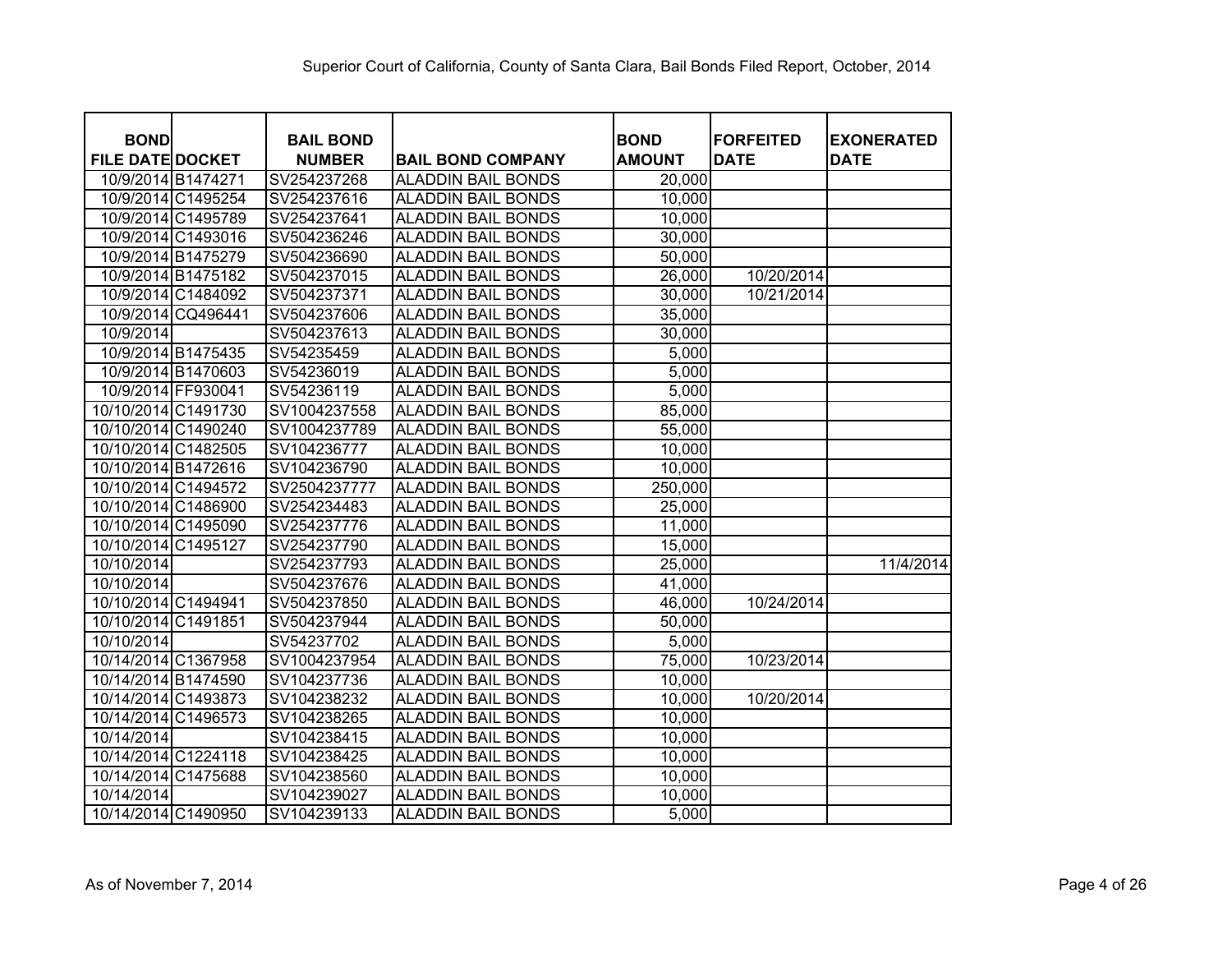|                                        |                                   |                               |                              | <b>FORFEITED</b> |                                  |
|----------------------------------------|-----------------------------------|-------------------------------|------------------------------|------------------|----------------------------------|
| <b>BOND</b><br><b>FILE DATE DOCKET</b> | <b>BAIL BOND</b><br><b>NUMBER</b> | <b>BAIL BOND COMPANY</b>      | <b>BOND</b><br><b>AMOUNT</b> | <b>DATE</b>      | <b>EXONERATED</b><br><b>DATE</b> |
| 10/14/2014 C1496597                    | SV254238550                       | <b>ALADDIN BAIL BONDS</b>     | 11,000                       |                  |                                  |
| 10/14/2014 C1496642                    | SV254238716                       | <b>ALADDIN BAIL BONDS</b>     | 15,000                       |                  |                                  |
| 10/14/2014                             | SV254238724                       | <b>ALADDIN BAIL BONDS</b>     | 16,000                       |                  |                                  |
| 10/14/2014                             | SV254238742                       | <b>ALADDIN BAIL BONDS</b>     | 21,000                       |                  |                                  |
| 10/14/2014                             | SV254238768                       | <b>ALADDIN BAIL BONDS</b>     | 25,000                       |                  |                                  |
| 10/14/2014                             | SV254238835                       | <b>ALADDIN BAIL BONDS</b>     | 25,000                       |                  |                                  |
| 10/14/2014 C1496791                    | SV254239007                       | <b>ALADDIN BAIL BONDS</b>     | 11,000                       |                  |                                  |
| 10/14/2014                             | SV254239010                       | <b>ALADDIN BAIL BONDS</b>     | 16,000                       |                  |                                  |
| 10/14/2014                             | SV254239026                       | <b>ALADDIN BAIL BONDS</b>     | 25,000                       |                  |                                  |
| 10/14/2014                             | SV254239035                       | <b>ALADDIN BAIL BONDS</b>     | 11,000                       |                  |                                  |
| 10/14/2014 C1495478                    | SV254239072                       | <b>ALADDIN BAIL BONDS</b>     | 10,000                       |                  |                                  |
| 10/14/2014 C1496399                    | SV254239128                       | <b>ALADDIN BAIL BONDS</b>     | 10,000                       |                  |                                  |
| 10/14/2014 B1474064                    | SV504177639                       | <b>ALADDIN BAIL BONDS</b>     | 45,000                       |                  |                                  |
| 10/14/2014                             | SV504238702                       | <b>ALADDIN BAIL BONDS</b>     | 40,000                       |                  |                                  |
| 10/14/2014                             | SV504238801                       | <b>ALADDIN BAIL BONDS</b>     | 50,000                       |                  |                                  |
| 10/14/2014                             | SV504239070                       | <b>ALADDIN BAIL BONDS</b>     | 35,000                       |                  |                                  |
| 10/14/2014 C1495837                    | SV504239124                       | <b>ALADDIN BAIL BONDS</b>     | 36,000                       |                  |                                  |
| 10/14/2014 C1247111                    | SV54238138                        | <b>ALADDIN BAIL BONDS</b>     | 1,000                        |                  |                                  |
| 10/14/2014 C1491684                    | SV54238212                        | <b>ALADDIN BAIL BONDS</b>     | 5,000                        |                  |                                  |
| 10/14/2014 C1235479                    | SV54238747                        | <b>ALADDIN BAIL BONDS</b>     | 1,000                        |                  |                                  |
| 10/14/2014                             | SV54239134                        | <b>ALADDIN BAIL BONDS</b>     | 1,000                        |                  |                                  |
| 10/15/2014 B1475621                    |                                   | 5551212536 ALADDIN BAIL BONDS | 15,000                       |                  |                                  |
| 10/15/2014 B1365434                    | SV104238128                       | <b>ALADDIN BAIL BONDS</b>     | 10,000                       |                  |                                  |
| 10/15/2014 C1496423                    | SV104239232                       | <b>ALADDIN BAIL BONDS</b>     | 10,000                       |                  |                                  |
| 10/15/2014 C1354518                    | SV104239285                       | <b>ALADDIN BAIL BONDS</b>     | 8,000                        |                  |                                  |
| 10/15/2014 F1348748                    | SV254238085                       | <b>ALADDIN BAIL BONDS</b>     | 20,000                       |                  |                                  |
| 10/15/2014                             | SV254238582                       | <b>ALADDIN BAIL BONDS</b>     | 10,000                       |                  |                                  |
| 10/15/2014 B1475628                    | SV254238745                       | <b>ALADDIN BAIL BONDS</b>     | 10,000                       |                  |                                  |
| 10/15/2014 F1453163                    | SV254238943                       | <b>ALADDIN BAIL BONDS</b>     | 17,000                       |                  |                                  |
| 10/15/2014                             | SV254239233                       | <b>ALADDIN BAIL BONDS</b>     | 16,000                       |                  |                                  |
| 10/15/2014                             | SV254239291                       | <b>ALADDIN BAIL BONDS</b>     | 25,000                       |                  |                                  |
| 10/15/2014                             | SV254239380                       | <b>ALADDIN BAIL BONDS</b>     | 11,000                       |                  |                                  |
| 10/15/2014 C1493836                    | SV504237893                       | <b>ALADDIN BAIL BONDS</b>     | 35,000                       |                  |                                  |
| 10/15/2014 B1475428                    | SV504238817                       | <b>ALADDIN BAIL BONDS</b>     | 25,000                       |                  |                                  |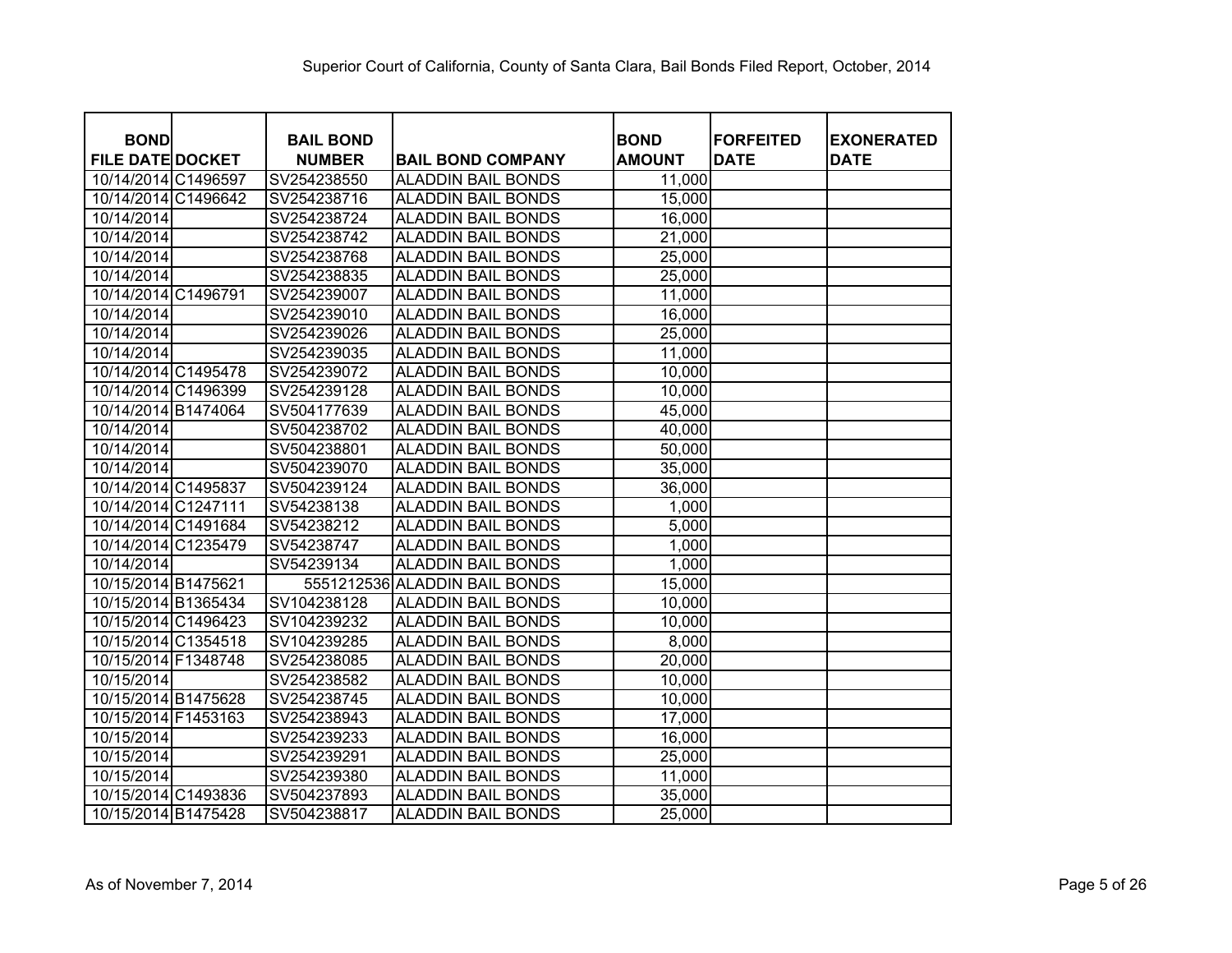| <b>BOND</b>             | <b>BAIL BOND</b> |                           | <b>BOND</b>   | <b>FORFEITED</b> | <b>EXONERATED</b> |
|-------------------------|------------------|---------------------------|---------------|------------------|-------------------|
| <b>FILE DATE DOCKET</b> | <b>NUMBER</b>    | <b>BAIL BOND COMPANY</b>  | <b>AMOUNT</b> | <b>DATE</b>      | <b>DATE</b>       |
| 10/15/2014              | SV504238850      | <b>ALADDIN BAIL BONDS</b> | 25,000        |                  |                   |
| 10/15/2014 C1493191     | SV504239223      | <b>ALADDIN BAIL BONDS</b> | 35,000        |                  |                   |
| 10/15/2014 B1474636     | SV54238136       | <b>ALADDIN BAIL BONDS</b> | 5,000         |                  |                   |
| 10/16/2014 C1357708     | SV1004239552     | <b>ALADDIN BAIL BONDS</b> | 85,000        | 11/3/2014        |                   |
| 10/16/2014 C1494290     | SV104239516      | <b>ALADDIN BAIL BONDS</b> | 10,000        | 10/31/2014       |                   |
| 10/16/2014 C1475717     | SV254239578      | <b>ALADDIN BAIL BONDS</b> | 25,000        | 10/27/2014       |                   |
| 10/16/2014              | SV254239608      | <b>ALADDIN BAIL BONDS</b> | 11,000        |                  |                   |
| 10/16/2014 C1489123     | SV504238035      | <b>ALADDIN BAIL BONDS</b> | 40,000        |                  |                   |
| 10/16/2014 C1360725     | SV504239568      | <b>ALADDIN BAIL BONDS</b> | 50,000        |                  |                   |
| 10/16/2014 C1369389     | SV54237260       | <b>ALADDIN BAIL BONDS</b> | 5,000         |                  |                   |
| 10/16/2014 C1367048     | SV54238137       | <b>ALADDIN BAIL BONDS</b> | 5,000         |                  |                   |
| 10/16/2014 C1112611     | SV54239611       | <b>ALADDIN BAIL BONDS</b> | 5,000         |                  |                   |
| 10/17/2014 B1473292     | SV104233847      | <b>ALADDIN BAIL BONDS</b> | 10,000        |                  |                   |
| 10/17/2014 B1472556     | SV104234094      | <b>ALADDIN BAIL BONDS</b> | 10,000        |                  |                   |
| 10/17/2014 C1496206     | SV254239708      | <b>ALADDIN BAIL BONDS</b> | 25,000        |                  |                   |
| 10/17/2014 C1495739     | SV254239779      | <b>ALADDIN BAIL BONDS</b> | 25,000        |                  |                   |
| 10/17/2014 C1491273     | SV254239980      | <b>ALADDIN BAIL BONDS</b> | 10,000        | 10/20/2014       |                   |
| 10/17/2014 C1496242     | SV504239787      | <b>ALADDIN BAIL BONDS</b> | 30,000        |                  |                   |
| 10/17/2014 C1492626     | SV504240005      | <b>ALADDIN BAIL BONDS</b> | 25,000        |                  |                   |
| 10/17/2014 C1486314     | SV54239697       | <b>ALADDIN BAIL BONDS</b> | 5,000         |                  |                   |
| 10/17/2014              | SV54239709       | <b>ALADDIN BAIL BONDS</b> | 5,000         |                  |                   |
| 10/17/2014 C1495121     | SV54239757       | <b>ALADDIN BAIL BONDS</b> | 2,000         |                  |                   |
| 10/17/2014 C1490418     | SV54240091       | <b>ALADDIN BAIL BONDS</b> | 5,000         | 10/20/2014       |                   |
| 10/20/2014              | SV1004240917     | <b>ALADDIN BAIL BONDS</b> | 55,000        |                  |                   |
| 10/20/2014 C1480570     | SV104238798      | <b>ALADDIN BAIL BONDS</b> | 6,000         |                  |                   |
| 10/20/2014 C1495180     | SV104240283      | <b>ALADDIN BAIL BONDS</b> | 10,000        |                  |                   |
| 10/20/2014 C1481653     | SV1504240292     | <b>ALADDIN BAIL BONDS</b> | 150,000       |                  |                   |
| 10/20/2014 C1494850     | SV1504240632     | <b>ALADDIN BAIL BONDS</b> | 110,000       |                  |                   |
| 10/20/2014 C1496202     | SV254177612      | <b>ALADDIN BAIL BONDS</b> | 16,000        |                  |                   |
| 10/20/2014              | SV254177613      | <b>ALADDIN BAIL BONDS</b> | 16,000        |                  |                   |
| 10/20/2014 F1452760     | SV254238115      | <b>ALADDIN BAIL BONDS</b> | 25,000        |                  |                   |
| 10/20/2014 C1491730     | SV254239449      | <b>ALADDIN BAIL BONDS</b> | 20,000        |                  | 10/24/2014        |
| 10/20/2014 F1348537     | SV254239484      | <b>ALADDIN BAIL BONDS</b> | 15,000        |                  |                   |
| 10/20/2014              | SV254240237      | <b>ALADDIN BAIL BONDS</b> | 15,000        |                  |                   |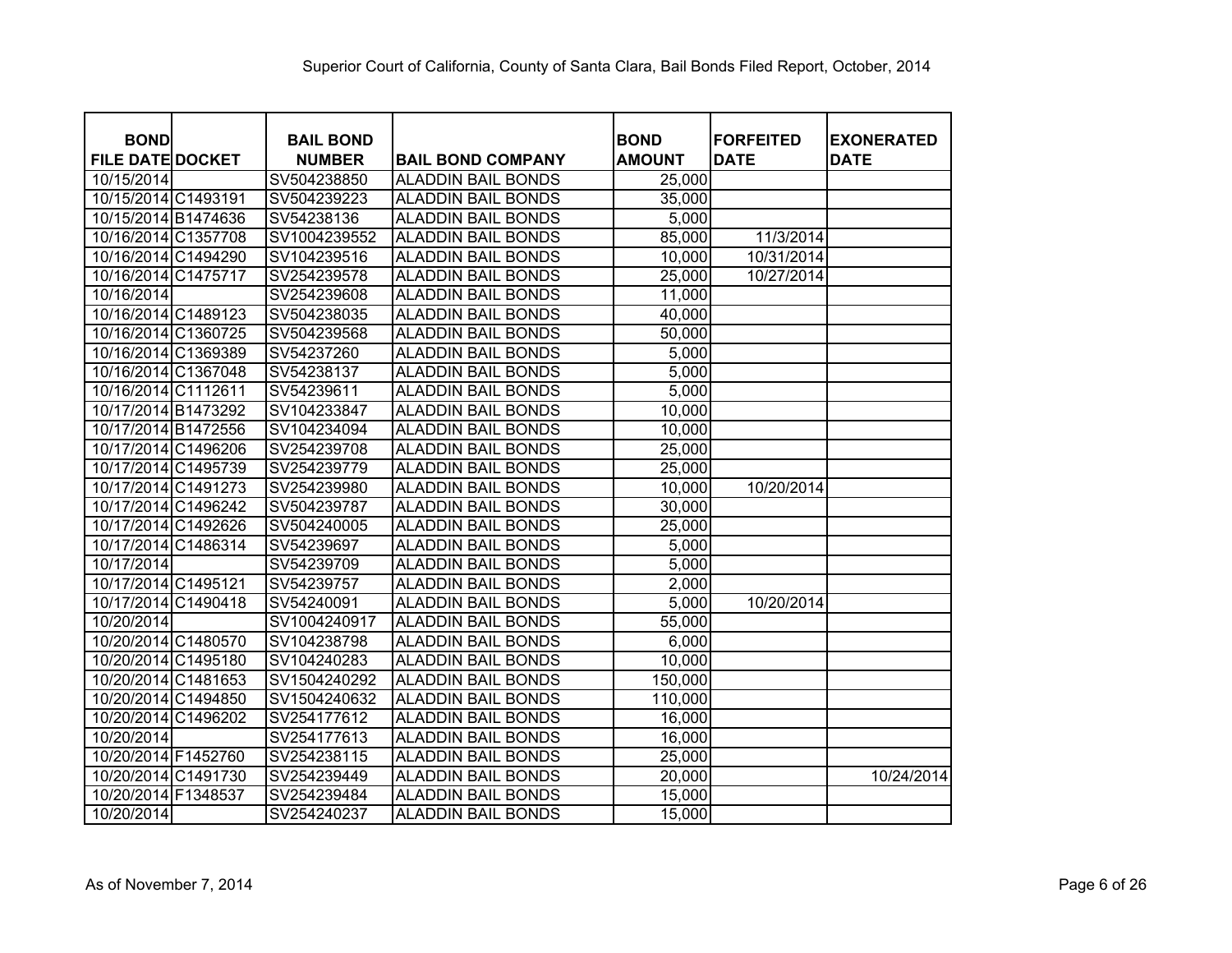| <b>BOND</b>             | <b>BAIL BOND</b> |                           | <b>BOND</b>   | <b>FORFEITED</b> | <b>EXONERATED</b> |
|-------------------------|------------------|---------------------------|---------------|------------------|-------------------|
| <b>FILE DATE DOCKET</b> | <b>NUMBER</b>    | <b>BAIL BOND COMPANY</b>  | <b>AMOUNT</b> | <b>DATE</b>      | <b>DATE</b>       |
| 10/20/2014              | SV254240239      | <b>ALADDIN BAIL BONDS</b> | 15,000        |                  |                   |
| 10/20/2014 C1495239     | SV254240250      | <b>ALADDIN BAIL BONDS</b> | 15,000        |                  |                   |
| 10/20/2014              | SV254240470      | <b>ALADDIN BAIL BONDS</b> | 15,000        |                  |                   |
| 10/20/2014              | SV254240579      | <b>ALADDIN BAIL BONDS</b> | 15,000        |                  |                   |
| 10/20/2014              | SV254240619      | <b>ALADDIN BAIL BONDS</b> | 10,250        |                  |                   |
| 10/20/2014              | SV254240706      | <b>ALADDIN BAIL BONDS</b> | 15,000        |                  |                   |
| 10/20/2014 C1481714     | SV254240713      | <b>ALADDIN BAIL BONDS</b> | 15,000        |                  | 10/22/2014        |
| 10/20/2014              | SV254240823      | <b>ALADDIN BAIL BONDS</b> | 15,000        |                  |                   |
| 10/20/2014 F1452734     | SV504237937      | <b>ALADDIN BAIL BONDS</b> | 50,000        |                  |                   |
| 10/20/2014              | SV504240149      | <b>ALADDIN BAIL BONDS</b> | 36,000        |                  |                   |
| 10/20/2014 C1482398     | SV504240656      | <b>ALADDIN BAIL BONDS</b> | 25,000        |                  |                   |
| 10/20/2014              | SV504240880      | <b>ALADDIN BAIL BONDS</b> | 36,000        |                  |                   |
| 10/20/2014              | SV504240986      | <b>ALADDIN BAIL BONDS</b> | 36,000        |                  |                   |
| 10/20/2014 C1483260     | SV54240657       | <b>ALADDIN BAIL BONDS</b> | 2,000         |                  |                   |
| 10/20/2014 C1491398     | SV54240951       | <b>ALADDIN BAIL BONDS</b> | 5,000         |                  |                   |
| 10/21/2014 C1496124     | SV1004177644     | <b>ALADDIN BAIL BONDS</b> | 66,000        | 10/31/2014       |                   |
| 10/21/2014              | SV1004240999     | <b>ALADDIN BAIL BONDS</b> | 25,000        |                  |                   |
| 10/21/2014 C1486408     | SV1004241091     | <b>ALADDIN BAIL BONDS</b> | 85,000        |                  |                   |
| 10/21/2014 B1474321     | SV104234793      | <b>ALADDIN BAIL BONDS</b> | 10,000        |                  |                   |
| 10/21/2014 C1491819     | SV104237747      | <b>ALADDIN BAIL BONDS</b> | 10,000        |                  |                   |
| 10/21/2014 C1486992     | SV104237774      | <b>ALADDIN BAIL BONDS</b> | 10,000        |                  |                   |
| 10/21/2014 F1452263     | SV104240711      | <b>ALADDIN BAIL BONDS</b> | 7,500         |                  |                   |
| 10/21/2014 C1495447     | SV104241070      | <b>ALADDIN BAIL BONDS</b> | 10,000        |                  |                   |
| 10/21/2014 C1370211     | SV254237831      | <b>ALADDIN BAIL BONDS</b> | 25,000        |                  |                   |
| 10/21/2014 C1495243     | SV254241085      | <b>ALADDIN BAIL BONDS</b> | 15,000        |                  |                   |
| 10/21/2014              | SV254241100      | <b>ALADDIN BAIL BONDS</b> | 25,000        |                  |                   |
| 10/21/2014 C1358311     | SV504241174      | <b>ALADDIN BAIL BONDS</b> | 50,000        |                  |                   |
| 10/21/2014 B1474442     | SV54234950       | <b>ALADDIN BAIL BONDS</b> | 5,000         |                  |                   |
| 10/21/2014 C1487917     | SV54238707       | <b>ALADDIN BAIL BONDS</b> | 2,000         |                  |                   |
| 10/21/2014 F1452971     | SV54240726       | <b>ALADDIN BAIL BONDS</b> | 5,000         |                  |                   |
| 10/21/2014 C1478261     | SV54241148       | <b>ALADDIN BAIL BONDS</b> | 1,000         |                  |                   |
| 10/22/2014 CC954211     | SV254239633      | <b>ALADDIN BAIL BONDS</b> | 20,000        |                  |                   |
| 10/22/2014              | SV254241300      | <b>ALADDIN BAIL BONDS</b> | 11,000        |                  |                   |
| 10/22/2014 C1493585     | SV254241344      | <b>ALADDIN BAIL BONDS</b> | 25,000        |                  |                   |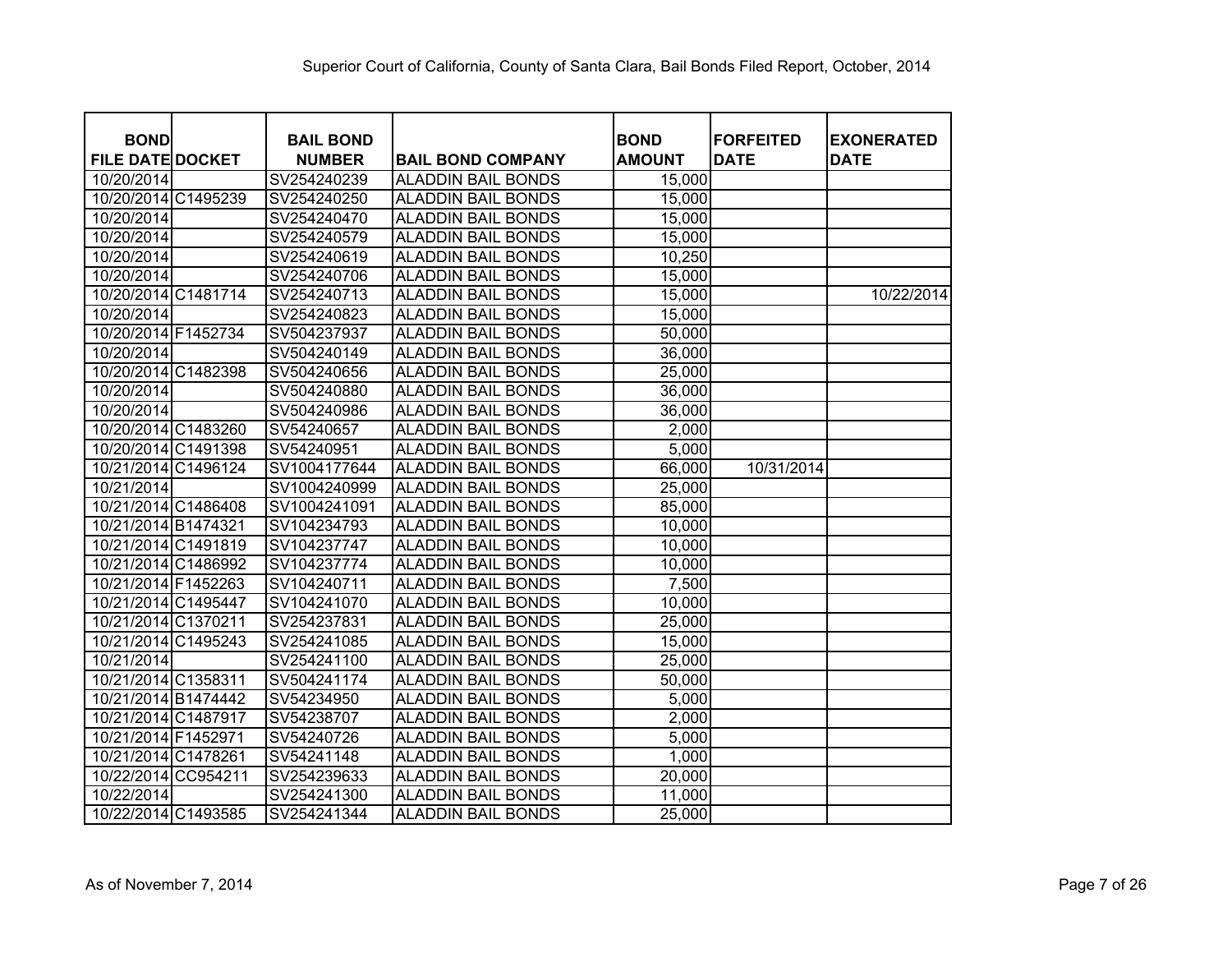| <b>BOND</b>             | <b>BAIL BOND</b> |                           | <b>BOND</b>   | <b>FORFEITED</b> | <b>EXONERATED</b> |
|-------------------------|------------------|---------------------------|---------------|------------------|-------------------|
| <b>FILE DATE DOCKET</b> | <b>NUMBER</b>    | <b>BAIL BOND COMPANY</b>  | <b>AMOUNT</b> | <b>DATE</b>      | <b>DATE</b>       |
| 10/22/2014 F1452983     | SV254241480      | <b>ALADDIN BAIL BONDS</b> | 20,000        |                  |                   |
| 10/22/2014 F1453076     | SV504240705      | <b>ALADDIN BAIL BONDS</b> | 31,000        |                  |                   |
| 10/22/2014              | SV504241240      | <b>ALADDIN BAIL BONDS</b> | 35,000        |                  | 11/3/2014         |
| 10/22/2014              | SV504241366      | <b>ALADDIN BAIL BONDS</b> | 35,000        |                  |                   |
| 10/22/2014 C1495267     | SV54241257       | <b>ALADDIN BAIL BONDS</b> | 5,000         |                  |                   |
| 10/23/2014              | SV1004241697     | <b>ALADDIN BAIL BONDS</b> | 90,000        |                  |                   |
| 10/23/2014              | SV254241003      | <b>ALADDIN BAIL BONDS</b> | 17,000        |                  |                   |
| 10/23/2014              | SV254241256      | <b>ALADDIN BAIL BONDS</b> | 15,000        |                  |                   |
| 10/23/2014              | SV254241548      | <b>ALADDIN BAIL BONDS</b> | 10,000        |                  |                   |
| 10/23/2014 C1238196     | SV504241717      | <b>ALADDIN BAIL BONDS</b> | 30,000        |                  |                   |
| 10/23/2014              | SV504241735      | <b>ALADDIN BAIL BONDS</b> | 20,000        |                  |                   |
| 10/23/2014              | SV504241782      | <b>ALADDIN BAIL BONDS</b> | 26,000        |                  |                   |
| 10/23/2014              | SV504241783      | <b>ALADDIN BAIL BONDS</b> | 50,000        |                  |                   |
| 10/23/2014 C1487768     | SV54241563       | <b>ALADDIN BAIL BONDS</b> | 2,000         |                  |                   |
| 10/24/2014 C1490367     | SV104241398      | <b>ALADDIN BAIL BONDS</b> | 10,000        |                  |                   |
| 10/24/2014 C1486806     | SV1504238282     | <b>ALADDIN BAIL BONDS</b> | 130,000       |                  |                   |
| 10/24/2014 C1494540     | SV254241785      | <b>ALADDIN BAIL BONDS</b> | 10,000        |                  |                   |
| 10/24/2014 C1474597     | SV254242029      | <b>ALADDIN BAIL BONDS</b> | 10,000        |                  |                   |
| 10/24/2014 C1493905     | SV504240244      | <b>ALADDIN BAIL BONDS</b> | 50,000        |                  |                   |
| 10/24/2014 C1496422     | SV504241959      | <b>ALADDIN BAIL BONDS</b> | 50,000        |                  |                   |
| 10/24/2014              | SV504242071      | <b>ALADDIN BAIL BONDS</b> | 25,000        |                  |                   |
| 10/24/2014 C1350973     | SV54241399       | <b>ALADDIN BAIL BONDS</b> | 5,000         |                  |                   |
| 10/27/2014 B1475294     | SV1004241862     | <b>ALADDIN BAIL BONDS</b> | 65,000        | 10/31/2014       |                   |
| 10/27/2014 C1492841     | SV1004242215     | <b>ALADDIN BAIL BONDS</b> | 65,000        |                  |                   |
| 10/27/2014              | SV1004242840     | <b>ALADDIN BAIL BONDS</b> | 100,000       |                  |                   |
| 10/27/2014              | SV104241819      | <b>ALADDIN BAIL BONDS</b> | 10,000        |                  |                   |
| 10/27/2014 C1495398     | SV104242317      | <b>ALADDIN BAIL BONDS</b> | 5,000         |                  |                   |
| 10/27/2014              | SV104242333      | <b>ALADDIN BAIL BONDS</b> | 10,000        |                  |                   |
| 10/27/2014 C1350562     | SV104242607      | <b>ALADDIN BAIL BONDS</b> | 6,000         |                  |                   |
| 10/27/2014 B1475333     | SV2504241778     | <b>ALADDIN BAIL BONDS</b> | 210,000       |                  |                   |
| 10/27/2014 F1451867     | SV254241282      | <b>ALADDIN BAIL BONDS</b> | 7,000         |                  |                   |
| 10/27/2014 F1453116     | SV254241579      | <b>ALADDIN BAIL BONDS</b> | 15,000        |                  |                   |
| 10/27/2014              | SV254242083      | <b>ALADDIN BAIL BONDS</b> | 15,000        |                  |                   |
| 10/27/2014              | SV254242308      | <b>ALADDIN BAIL BONDS</b> | 11,000        |                  |                   |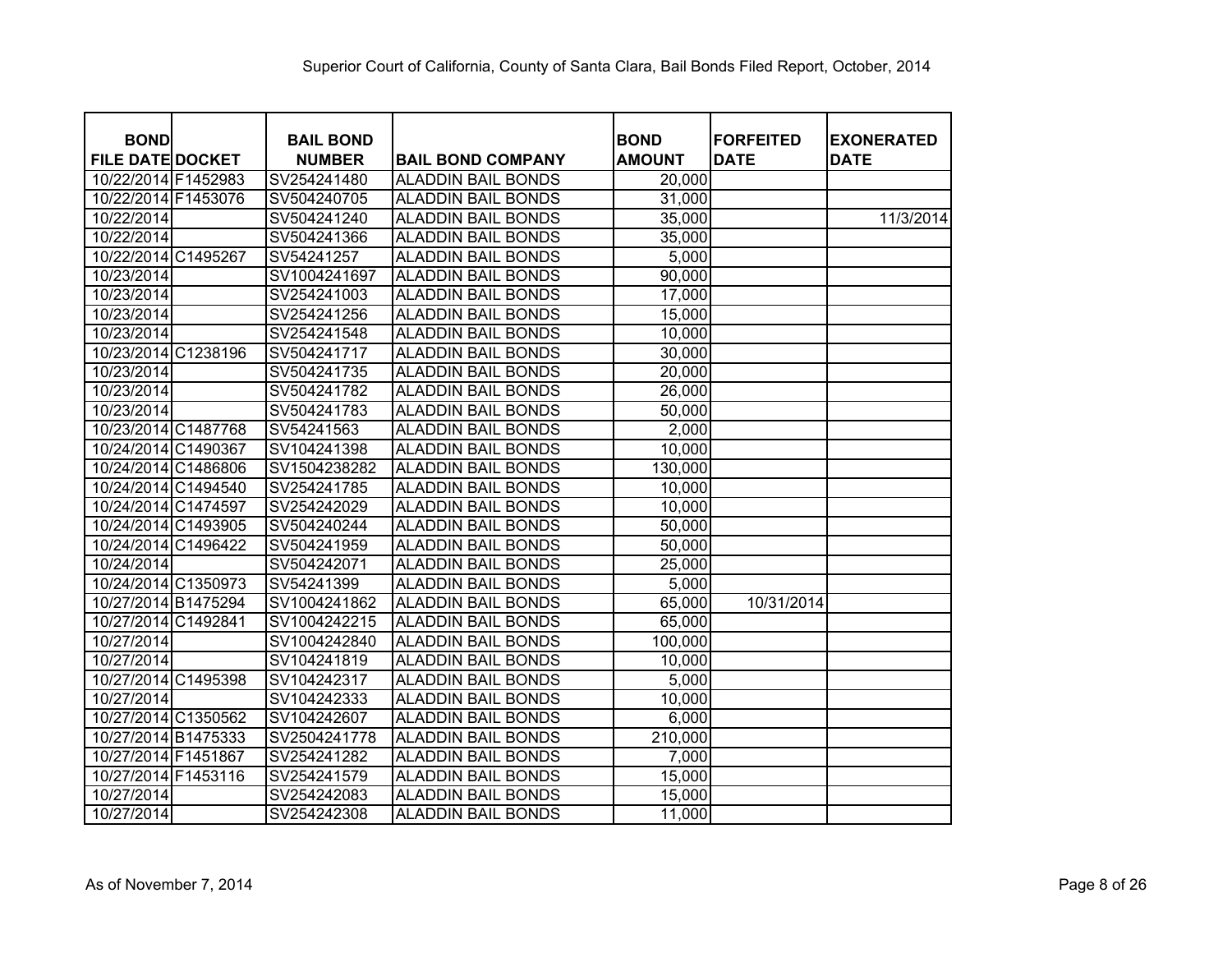| <b>BOND</b>             | <b>BAIL BOND</b> |                           | <b>BOND</b>   | <b>FORFEITED</b> | <b>EXONERATED</b> |
|-------------------------|------------------|---------------------------|---------------|------------------|-------------------|
| <b>FILE DATE DOCKET</b> | <b>NUMBER</b>    | <b>BAIL BOND COMPANY</b>  | <b>AMOUNT</b> | <b>DATE</b>      | <b>DATE</b>       |
| 10/27/2014 C1490408     | SV254242515      | <b>ALADDIN BAIL BONDS</b> | 25,000        |                  |                   |
| 10/27/2014 C1491986     | SV254242548      | <b>ALADDIN BAIL BONDS</b> | 25,000        |                  |                   |
| 10/27/2014 C1473608     | SV254242618      | <b>ALADDIN BAIL BONDS</b> | 25,000        |                  |                   |
| 10/27/2014              | SV254242656      | <b>ALADDIN BAIL BONDS</b> | 15,000        |                  |                   |
| 10/27/2014 F1452387     | SV504241977      | <b>ALADDIN BAIL BONDS</b> | 35,000        |                  |                   |
| 10/27/2014 C1368847     | SV504242599      | <b>ALADDIN BAIL BONDS</b> | 15,000        |                  |                   |
| 10/27/2014              | SV54242141       | <b>ALADDIN BAIL BONDS</b> | 1,000         |                  |                   |
| 10/27/2014 C1493048     | SV54242320       | <b>ALADDIN BAIL BONDS</b> | 1,000         |                  |                   |
| 10/27/2014 C1240428     | SV54242489       | <b>ALADDIN BAIL BONDS</b> | 5,000         |                  |                   |
| 10/27/2014              | SV54242616       | <b>ALADDIN BAIL BONDS</b> | 1,250         |                  |                   |
| 10/27/2014 C1365932     | SV54242617       | <b>ALADDIN BAIL BONDS</b> | 4,000         |                  |                   |
| 10/27/2014 C1367431     | SV54242619       | <b>ALADDIN BAIL BONDS</b> | 1,000         |                  |                   |
| 10/27/2014              | SV54242792       | <b>ALADDIN BAIL BONDS</b> | 5,000         |                  |                   |
| 10/28/2014 C1487910     | SV104240164      | <b>ALADDIN BAIL BONDS</b> | 10,000        |                  |                   |
| 10/28/2014 B1473596     | SV104240345      | <b>ALADDIN BAIL BONDS</b> | 10,000        |                  |                   |
| 10/28/2014 B1473357     | SV104241845      | <b>ALADDIN BAIL BONDS</b> | 10,000        |                  |                   |
| 10/28/2014 B1472269     | SV104241846      | <b>ALADDIN BAIL BONDS</b> | 10,000        |                  |                   |
| 10/28/2014 B1472139     | SV104241847      | <b>ALADDIN BAIL BONDS</b> | 10,000        |                  |                   |
| 10/28/2014 B1472270     | SV104241848      | <b>ALADDIN BAIL BONDS</b> | 10,000        |                  |                   |
| 10/28/2014 C1477067     | SV104241888      | <b>ALADDIN BAIL BONDS</b> | 5,000         |                  |                   |
| 10/28/2014 C1365258     | SV254241957      | <b>ALADDIN BAIL BONDS</b> | 20,000        |                  |                   |
| 10/28/2014 B1475600     | SV254242070      | <b>ALADDIN BAIL BONDS</b> | 11,000        |                  |                   |
| 10/28/2014              | SV254243111      | <b>ALADDIN BAIL BONDS</b> | 11,000        |                  |                   |
| 10/28/2014 C1484092     | SV504241689      | <b>ALADDIN BAIL BONDS</b> | 50,000        |                  |                   |
| 10/28/2014 B1475622     | SV504242715      | <b>ALADDIN BAIL BONDS</b> | 35,000        |                  |                   |
| 10/28/2014              | SV504242789      | <b>ALADDIN BAIL BONDS</b> | 16,000        |                  |                   |
| 10/28/2014              | SV54242677       | <b>ALADDIN BAIL BONDS</b> | 5,000         |                  |                   |
| 10/28/2014 C1493277     | SV54243052       | <b>ALADDIN BAIL BONDS</b> | 5,000         |                  |                   |
| 10/29/2014 C1223017     | SV104243244      | <b>ALADDIN BAIL BONDS</b> | 10,000        |                  |                   |
| 10/29/2014 F1453162     | SV254242303      | <b>ALADDIN BAIL BONDS</b> | 20,000        |                  |                   |
| 10/29/2014              | SV254242497      | <b>ALADDIN BAIL BONDS</b> | 16,000        |                  |                   |
| 10/29/2014 C1495689     | SV254243241      | <b>ALADDIN BAIL BONDS</b> | 13,000        |                  |                   |
| 10/29/2014 F1453202     | SV504242380      | <b>ALADDIN BAIL BONDS</b> | 10,000        |                  |                   |
| 10/29/2014 C1496201     | SV504243185      | <b>ALADDIN BAIL BONDS</b> | 41,000        |                  |                   |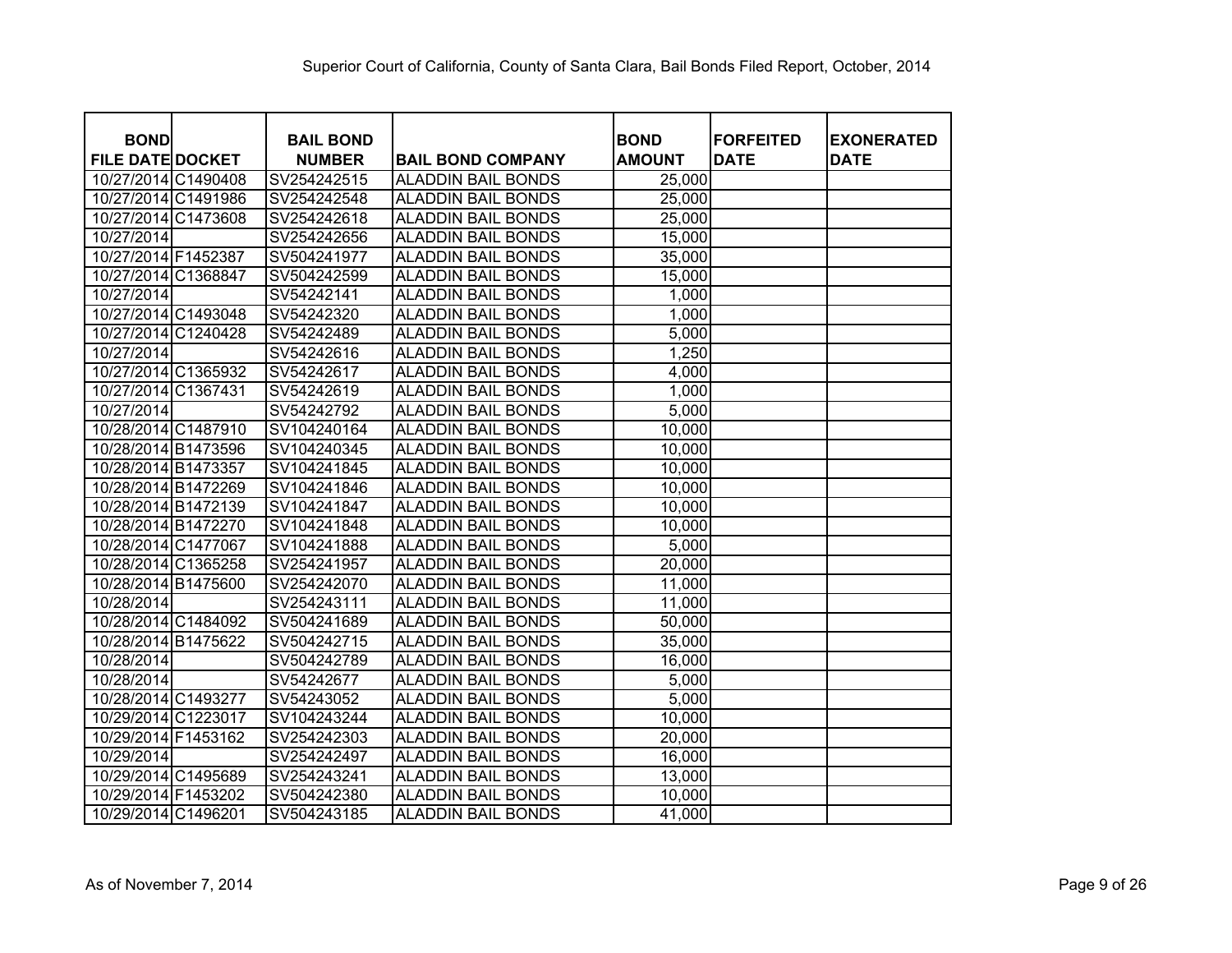| <b>BOND</b>             |                    | <b>BAIL BOND</b> |                                | <b>BOND</b>   | <b>FORFEITED</b> | <b>EXONERATED</b> |
|-------------------------|--------------------|------------------|--------------------------------|---------------|------------------|-------------------|
| <b>FILE DATE DOCKET</b> |                    | <b>NUMBER</b>    | <b>BAIL BOND COMPANY</b>       | <b>AMOUNT</b> | <b>DATE</b>      | <b>DATE</b>       |
| 10/29/2014 C1112093     |                    | SV504243246      | <b>ALADDIN BAIL BONDS</b>      | 44,000        |                  |                   |
| 10/30/2014 C1490921     |                    | SV104243612      | <b>ALADDIN BAIL BONDS</b>      | 10,000        |                  |                   |
| 10/30/2014 C1495375     |                    | SV104243848      | <b>ALADDIN BAIL BONDS</b>      | 10,000        |                  |                   |
| 10/30/2014 B1473751     |                    | SV254243325      | <b>ALADDIN BAIL BONDS</b>      | 10,000        |                  |                   |
| 10/30/2014              |                    | SV254243605      | <b>ALADDIN BAIL BONDS</b>      | 16,000        |                  |                   |
| 10/30/2014              |                    | SV254243677      | <b>ALADDIN BAIL BONDS</b>      | 25,000        |                  |                   |
| 10/30/2014              |                    | SV254243683      | <b>ALADDIN BAIL BONDS</b>      | 11,000        |                  |                   |
| 10/30/2014 F1453075     |                    | SV504243248      | <b>ALADDIN BAIL BONDS</b>      | 35,000        |                  |                   |
| 10/30/2014 B1474377     |                    | SV504243313      | <b>ALADDIN BAIL BONDS</b>      | 40,000        |                  |                   |
| 10/30/2014              |                    | SV504243407      | <b>ALADDIN BAIL BONDS</b>      | 44,000        |                  |                   |
| 10/30/2014              |                    | SV54243363       | <b>ALADDIN BAIL BONDS</b>      | 2,250         |                  |                   |
| 10/31/2014 C1494555     |                    | SV1004243776     | <b>ALADDIN BAIL BONDS</b>      | 100,000       |                  |                   |
| 10/31/2014 C1489061     |                    | SV104217328      | <b>ALADDIN BAIL BONDS</b>      | 10,000        |                  |                   |
| 10/31/2014 C1496347     |                    | SV104243199      | <b>ALADDIN BAIL BONDS</b>      | 10,000        |                  |                   |
| 10/31/2014              |                    | SV104243791      | <b>ALADDIN BAIL BONDS</b>      | 10,000        |                  |                   |
| 10/31/2014              |                    | SV254243800      | <b>ALADDIN BAIL BONDS</b>      | 17,000        |                  |                   |
| 10/31/2014              |                    | SV254243877      | <b>ALADDIN BAIL BONDS</b>      | 20,000        |                  |                   |
| 10/31/2014              |                    | SV254243908      | <b>ALADDIN BAIL BONDS</b>      | 20,000        |                  |                   |
| 10/31/2014              |                    | SV504243842      | <b>ALADDIN BAIL BONDS</b>      | 35,000        |                  |                   |
| 10/1/2014 F1349184      |                    | 2014AA072127     | ALICE CORTEZ BAIL BONDS        | 5,000         | 11/4/2014        |                   |
| 10/15/2014              |                    | 2014CC017858     | ALICE CORTEZ BAIL BONDS        | 20,000        |                  |                   |
| 10/17/2014 F1453000     |                    | 2014BB027284     | ALICE CORTEZ BAIL BONDS        | 10,000        |                  |                   |
| 10/22/2014 C1368392     |                    | 2014AA082639     | <b>ALICE CORTEZ BAIL BONDS</b> | 5,000         |                  |                   |
| 10/22/2014 F1452346     |                    | 2014AA082640     | ALICE CORTEZ BAIL BONDS        | 5,000         |                  |                   |
|                         | 10/1/2014 C1493834 |                  | 5112646792 ALL PRO BAIL BONDS  | 10,000        |                  |                   |
| 10/1/2014               |                    |                  | 5271773951 ALL PRO BAIL BONDS  | 25,000        |                  | 10/28/2014        |
|                         | 10/1/2014 C1495922 |                  | 5272009800 ALL PRO BAIL BONDS  | 25,000        | 10/28/2014       |                   |
|                         | 10/1/2014 C1494410 |                  | 5272029622 ALL PRO BAIL BONDS  | 15,000        |                  |                   |
| 10/1/2014 C1488951      |                    |                  | 5551173169 ALL PRO BAIL BONDS  | 35,000        |                  |                   |
|                         | 10/1/2014 B1473534 |                  | 5551173172 ALL PRO BAIL BONDS  | 35,000        |                  |                   |
|                         | 10/2/2014 C1488823 |                  | 5112646718 ALL PRO BAIL BONDS  | 10,000        | 10/2/2014        | 10/28/2014        |
| 10/2/2014               |                    |                  | 5242009772 ALL PRO BAIL BONDS  | 20,000        |                  |                   |
| 10/2/2014 F1453168      |                    |                  | 5271773948 ALL PRO BAIL BONDS  | 15,000        |                  |                   |
| 10/2/2014               |                    |                  | 5272029804 ALL PRO BAIL BONDS  | 25,000        |                  | 10/29/2014        |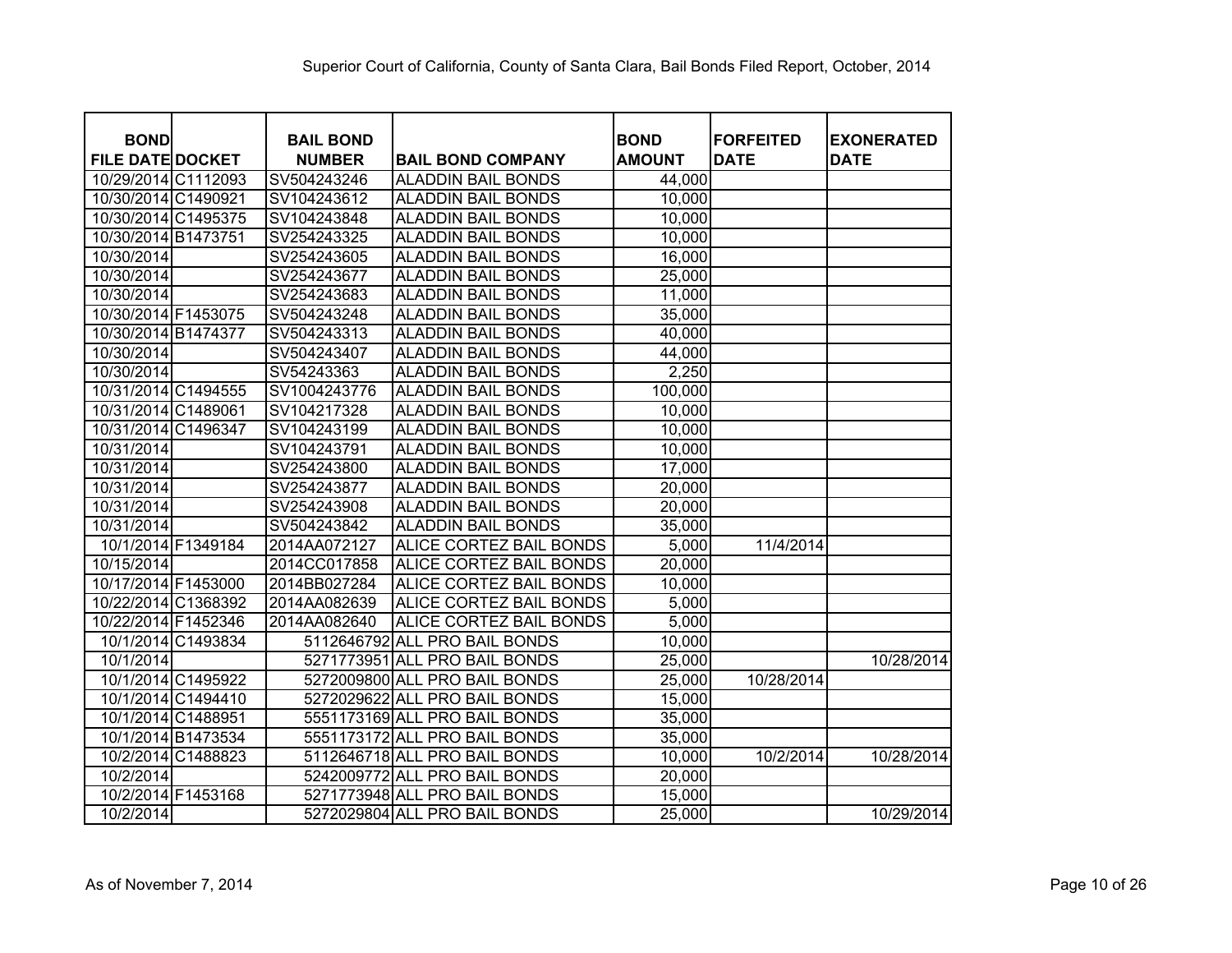| <b>BOND</b>             |                    | <b>BAIL BOND</b> |                               | <b>BOND</b>   | <b>FORFEITED</b> | <b>EXONERATED</b> |
|-------------------------|--------------------|------------------|-------------------------------|---------------|------------------|-------------------|
| <b>FILE DATE DOCKET</b> |                    | <b>NUMBER</b>    | <b>BAIL BOND COMPANY</b>      | <b>AMOUNT</b> | <b>DATE</b>      | <b>DATE</b>       |
|                         | 10/3/2014 C1493838 |                  | 5112697004 ALL PRO BAIL BONDS | 2,000         |                  |                   |
|                         | 10/3/2014 C1494913 |                  | 5272029789 ALL PRO BAIL BONDS | 25,000        |                  |                   |
| 10/6/2014               |                    |                  | 5112646804 ALL PRO BAIL BONDS | 5,000         |                  |                   |
|                         | 10/6/2014 C1493576 |                  | 5112646820 ALL PRO BAIL BONDS | 10,000        |                  |                   |
|                         | 10/6/2014 C1492737 |                  | 5112657770 ALL PRO BAIL BONDS | 10,000        |                  |                   |
|                         | 10/6/2014 C1494883 |                  | 5112696982 ALL PRO BAIL BONDS | 5,000         |                  |                   |
|                         | 10/6/2014 C1361159 |                  | 5112696995 ALL PRO BAIL BONDS | 3,000         |                  |                   |
| 10/6/2014               |                    |                  | 5272029664 ALL PRO BAIL BONDS | 25,000        |                  | 11/3/2014         |
| 10/6/2014               |                    |                  | 5272029776 ALL PRO BAIL BONDS | 25,000        |                  | 11/3/2014         |
| 10/6/2014               |                    |                  | 5272029792 ALL PRO BAIL BONDS | 25,000        |                  |                   |
|                         | 10/6/2014 F1453173 |                  | 5551173198 ALL PRO BAIL BONDS | 35,000        |                  |                   |
| 10/6/2014 F1451701      |                    |                  | 5551173200 ALL PRO BAIL BONDS | 35,000        | 10/6/2014        |                   |
| 10/6/2014               |                    |                  | 5551173213 ALL PRO BAIL BONDS | 41,000        |                  | 10/31/2014        |
| 10/6/2014               |                    |                  | 5551173239 ALL PRO BAIL BONDS | 50,000        |                  | 11/3/2014         |
| 10/7/2014 F1452916      |                    |                  | 5112696867 ALL PRO BAIL BONDS | 11,000        |                  | 10/21/2014        |
| 10/7/2014               |                    |                  | 5112697091 ALL PRO BAIL BONDS | 5,000         |                  |                   |
|                         | 10/7/2014 C1492677 |                  | 5272029693 ALL PRO BAIL BONDS | 20,000        |                  |                   |
| 10/8/2014 C1494927      |                    |                  | 5105419491 ALL PRO BAIL BONDS | 60,000        |                  |                   |
|                         | 10/8/2014 C1495477 |                  | 5272029705 ALL PRO BAIL BONDS | 16,000        | 10/21/2014       |                   |
| 10/8/2014 C1491841      |                    |                  | 5551191143 ALL PRO BAIL BONDS | 32,000        |                  |                   |
|                         | 10/9/2014 B1475590 |                  | 5112696854 ALL PRO BAIL BONDS | 10,000        |                  |                   |
|                         | 10/9/2014 C1485376 |                  | 5112696896 ALL PRO BAIL BONDS | 1,000         |                  |                   |
|                         | 10/9/2014 C1491002 |                  | 5112697103 ALL PRO BAIL BONDS | 5,000         |                  |                   |
|                         | 10/9/2014 C1490014 |                  | 5272029619 ALL PRO BAIL BONDS | 15,000        |                  |                   |
| 10/9/2014               |                    |                  | 5272029677 ALL PRO BAIL BONDS | 10,000        |                  | 11/4/2014         |
| 10/9/2014               |                    |                  | 5272029718 ALL PRO BAIL BONDS | 15,000        |                  |                   |
| 10/10/2014 C1492684     |                    |                  | 5112696883 ALL PRO BAIL BONDS | 5,000         |                  |                   |
| 10/10/2014              |                    |                  | 5112696908 ALL PRO BAIL BONDS | 10,000        |                  |                   |
| 10/10/2014              |                    |                  | 5112696911 ALL PRO BAIL BONDS | 10,000        |                  |                   |
| 10/10/2014 C1494849     |                    |                  | 5272029750 ALL PRO BAIL BONDS | 25,000        |                  |                   |
| 10/14/2014              |                    |                  | 5112696838 ALL PRO BAIL BONDS | 10,000        |                  |                   |
| 10/14/2014 F1452738     |                    |                  | 5112696924 ALL PRO BAIL BONDS | 11,000        |                  |                   |
| 10/14/2014 C1495775     |                    |                  | 5112696937 ALL PRO BAIL BONDS | 11,000        |                  |                   |
| 10/14/2014 C1496800     |                    |                  | 5112696940 ALL PRO BAIL BONDS | 10,000        |                  |                   |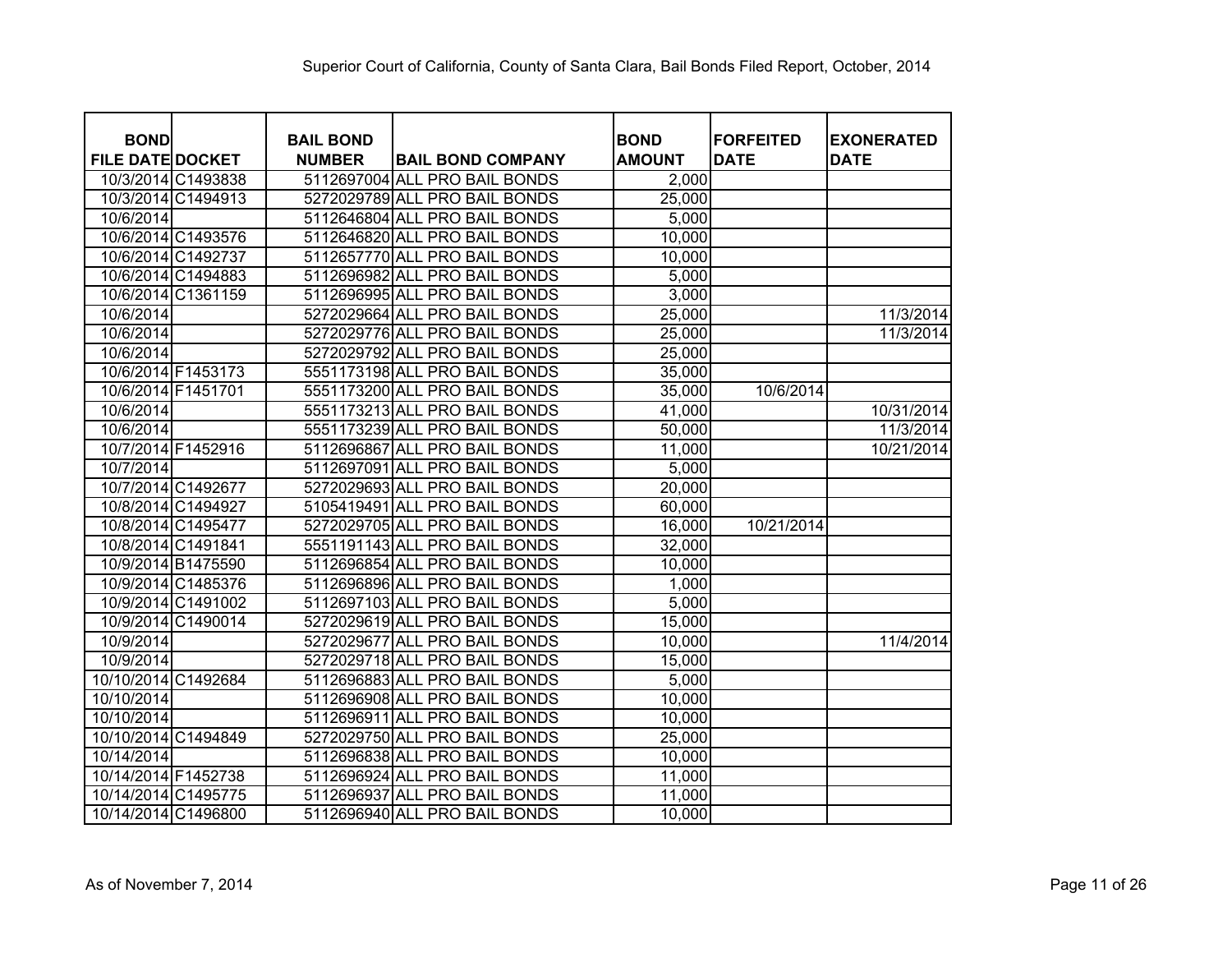| <b>BOND</b>             | <b>BAIL BOND</b> |                               | <b>BOND</b>   | <b>FORFEITED</b> | <b>EXONERATED</b> |
|-------------------------|------------------|-------------------------------|---------------|------------------|-------------------|
| <b>FILE DATE DOCKET</b> | <b>NUMBER</b>    | <b>BAIL BOND COMPANY</b>      | <b>AMOUNT</b> | <b>DATE</b>      | <b>DATE</b>       |
| 10/14/2014 C1233879     |                  | 5112696953 ALL PRO BAIL BONDS | 8,000         |                  |                   |
| 10/14/2014 C1493783     |                  | 5112696979 ALL PRO BAIL BONDS | 1,000         |                  |                   |
| 10/14/2014 C1492031     |                  | 5112697017 ALL PRO BAIL BONDS | 1,000         |                  |                   |
| 10/14/2014 C1496598     |                  | 5272029651 ALL PRO BAIL BONDS | 12,000        |                  |                   |
| 10/14/2014 C1495821     |                  | 5272029721 ALL PRO BAIL BONDS | 12,000        |                  |                   |
| 10/14/2014              |                  | 5551173242 ALL PRO BAIL BONDS | 40,000        |                  |                   |
| 10/14/2014 C1495122     |                  | 5551212479 ALL PRO BAIL BONDS | 40,000        |                  |                   |
| 10/14/2014 C1495930     |                  | 5551212507 ALL PRO BAIL BONDS | 25,000        |                  |                   |
| 10/14/2014 C1496537     |                  | 5551212510 ALL PRO BAIL BONDS | 25,000        |                  |                   |
| 10/15/2014              |                  | 5272029648 ALL PRO BAIL BONDS | 25,000        |                  |                   |
| 10/15/2014 C1491729     |                  | 5272029817 ALL PRO BAIL BONDS | 25,000        |                  |                   |
| 10/15/2014              |                  | 5272029820 ALL PRO BAIL BONDS | 20,000        |                  |                   |
| 10/15/2014 C1495931     |                  | 5272029833 ALL PRO BAIL BONDS | 10,000        |                  |                   |
| 10/15/2014              |                  | 5551173268 ALL PRO BAIL BONDS | 35,000        |                  |                   |
| 10/15/2014              |                  | 5551173370 ALL PRO BAIL BONDS | 50,000        |                  |                   |
| 10/15/2014              |                  | 5551212466 ALL PRO BAIL BONDS | 15,000        |                  |                   |
| 10/16/2014 C1493550     |                  | 5105423850 ALL PRO BAIL BONDS | 101,000       |                  |                   |
| 10/16/2014 C1494849     |                  | 5105429894 ALL PRO BAIL BONDS | 70,000        |                  |                   |
| 10/16/2014 C1365755     |                  | 5112696966 ALL PRO BAIL BONDS | 10,000        |                  |                   |
| 10/16/2014 C1491934     |                  | 5272029734 ALL PRO BAIL BONDS | 25,000        |                  |                   |
| 10/16/2014              |                  | 5272029846 ALL PRO BAIL BONDS | 25,000        |                  |                   |
| 10/16/2014 C1359745     |                  | 5272029859 ALL PRO BAIL BONDS | 20,000        |                  |                   |
| 10/16/2014              |                  | 5551212482 ALL PRO BAIL BONDS | 15,000        |                  |                   |
| 10/17/2014 C1115970     |                  | 5112697033 ALL PRO BAIL BONDS | 10,000        |                  |                   |
| 10/17/2014 C1224153     |                  | 5112699420 ALL PRO BAIL BONDS | 8,000         |                  |                   |
| 10/17/2014 B1472614     |                  | 5271989127 ALL PRO BAIL BONDS | 15,000        |                  |                   |
| 10/17/2014              |                  | 5551212495 ALL PRO BAIL BONDS | 16,000        |                  | 10/31/2014        |
| 10/20/2014              |                  | 5112696841 ALL PRO BAIL BONDS | 10,000        |                  |                   |
| 10/20/2014 B1475449     |                  | 5112697020 ALL PRO BAIL BONDS | 11,000        |                  |                   |
| 10/20/2014 C1482317     |                  | 5112697059 ALL PRO BAIL BONDS | 11,000        |                  |                   |
| 10/20/2014 C1482512     |                  | 5112697202 ALL PRO BAIL BONDS | 10,000        |                  |                   |
| 10/20/2014 C1362678     |                  | 5112697215 ALL PRO BAIL BONDS | 5,000         | 10/30/2014       |                   |
| 10/20/2014              |                  | 5112697228 ALL PRO BAIL BONDS | 10,000        |                  |                   |
| 10/20/2014 C1496128     |                  | 5272029875 ALL PRO BAIL BONDS | 16,000        |                  |                   |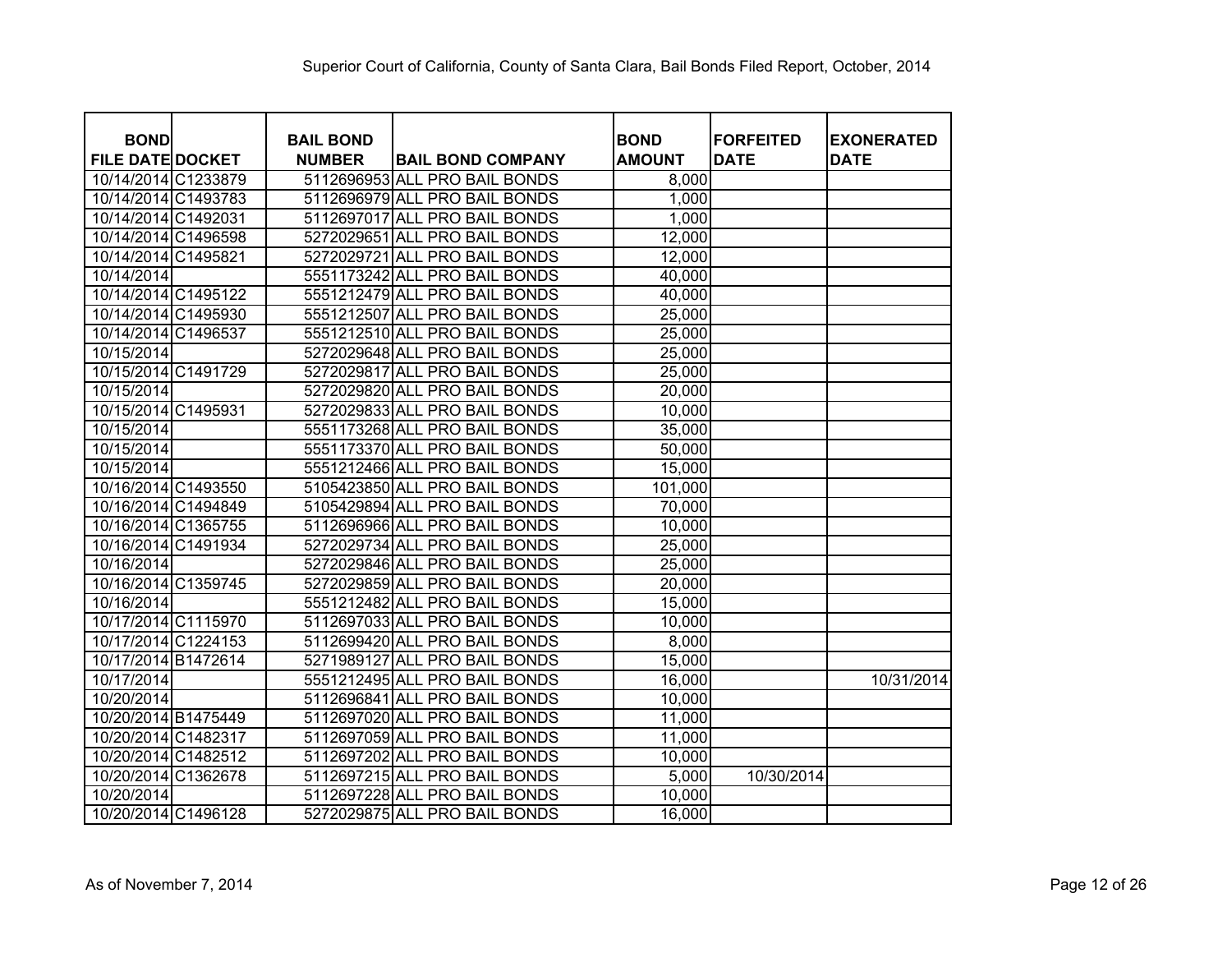| <b>BOND</b>             | <b>BAIL BOND</b> |                               | <b>BOND</b>   | <b>FORFEITED</b> | <b>EXONERATED</b> |
|-------------------------|------------------|-------------------------------|---------------|------------------|-------------------|
| <b>FILE DATE DOCKET</b> | <b>NUMBER</b>    | <b>BAIL BOND COMPANY</b>      | <b>AMOUNT</b> | <b>DATE</b>      | <b>DATE</b>       |
| 10/20/2014              |                  | 5272029888 ALL PRO BAIL BONDS | 25,000        |                  |                   |
| 10/20/2014              |                  | 5272029891 ALL PRO BAIL BONDS | 25,000        |                  |                   |
| 10/20/2014 C1496520     |                  | 5272029916 ALL PRO BAIL BONDS | 20,000        | 11/3/2014        |                   |
| 10/20/2014 C1495241     |                  | 5551212523 ALL PRO BAIL BONDS | 35,000        |                  |                   |
| 10/20/2014              |                  | 5551212549 ALL PRO BAIL BONDS | 50,000        |                  |                   |
| 10/21/2014 B1472917     |                  | 5112697046 ALL PRO BAIL BONDS | 5,000         |                  |                   |
| 10/21/2014 F1452606     |                  | 5112697062 ALL PRO BAIL BONDS | 6,000         | 10/22/2014       |                   |
| 10/21/2014 B1473364     |                  | 5272009826 ALL PRO BAIL BONDS | 20,000        |                  |                   |
| 10/21/2014 B1475479     |                  | 5272029903 ALL PRO BAIL BONDS | 25,000        |                  | 11/3/2014         |
| 10/21/2014 C1495221     |                  | 5551173354 ALL PRO BAIL BONDS | 40,000        |                  |                   |
| 10/22/2014 F1453117     |                  | 5272029929 ALL PRO BAIL BONDS | 15,000        |                  |                   |
| 10/22/2014 C1496418     |                  | 5551212581 ALL PRO BAIL BONDS | 50,000        | 11/4/2014        |                   |
| 10/23/2014              |                  | 5112697075 ALL PRO BAIL BONDS | 1,000         |                  |                   |
| 10/23/2014              |                  | 5112697299 ALL PRO BAIL BONDS | 10,000        |                  |                   |
| 10/23/2014 C1490880     |                  | 5272029958 ALL PRO BAIL BONDS | 16,000        |                  |                   |
| 10/24/2014 C1492914     |                  | 5272029945 ALL PRO BAIL BONDS | 25,000        |                  |                   |
| 10/27/2014 C1475121     |                  | 5112697088 ALL PRO BAIL BONDS | 6,000         |                  |                   |
| 10/27/2014 C1481939     |                  | 5112697116 ALL PRO BAIL BONDS | 5,000         |                  |                   |
| 10/27/2014 F1453018     |                  | 5112697190 ALL PRO BAIL BONDS | 10,000        |                  |                   |
| 10/27/2014 C1363167     |                  | 5112697314 ALL PRO BAIL BONDS | 10,000        |                  |                   |
| 10/27/2014              |                  | 5272029961 ALL PRO BAIL BONDS | 25,000        |                  |                   |
| 10/27/2014 C1496449     |                  | 5272029974 ALL PRO BAIL BONDS | 25,000        |                  |                   |
| 10/27/2014              |                  | 5272052398 ALL PRO BAIL BONDS | 25,000        |                  |                   |
| 10/27/2014 F1346524     |                  | 5272054488 ALL PRO BAIL BONDS | 20,000        |                  |                   |
| 10/27/2014 C1484280     |                  | 5551173255 ALL PRO BAIL BONDS | 50,000        |                  |                   |
| 10/28/2014 B1475629     |                  | 5105423863 ALL PRO BAIL BONDS | 75,000        |                  |                   |
| 10/28/2014 C1229688     |                  | 5112621032 ALL PRO BAIL BONDS | 10,000        |                  |                   |
| 10/28/2014              |                  | 5112697129 ALL PRO BAIL BONDS | 5,000         |                  |                   |
| 10/28/2014              |                  | 5112697174 ALL PRO BAIL BONDS | 10,000        |                  |                   |
| 10/28/2014 C1480583     |                  | 5112699657 ALL PRO BAIL BONDS | 10,000        |                  |                   |
| 10/28/2014 B1470742     |                  | 5272029862 ALL PRO BAIL BONDS | 10,000        |                  |                   |
| 10/29/2014 F1452824     |                  | 5112697301 ALL PRO BAIL BONDS | 7,500         |                  |                   |
| 10/30/2014 C1246725     |                  | 5105390820 ALL PRO BAIL BONDS | 75,000        |                  |                   |
| 10/30/2014 C1490922     |                  | 5112697257 ALL PRO BAIL BONDS | 5,000         |                  |                   |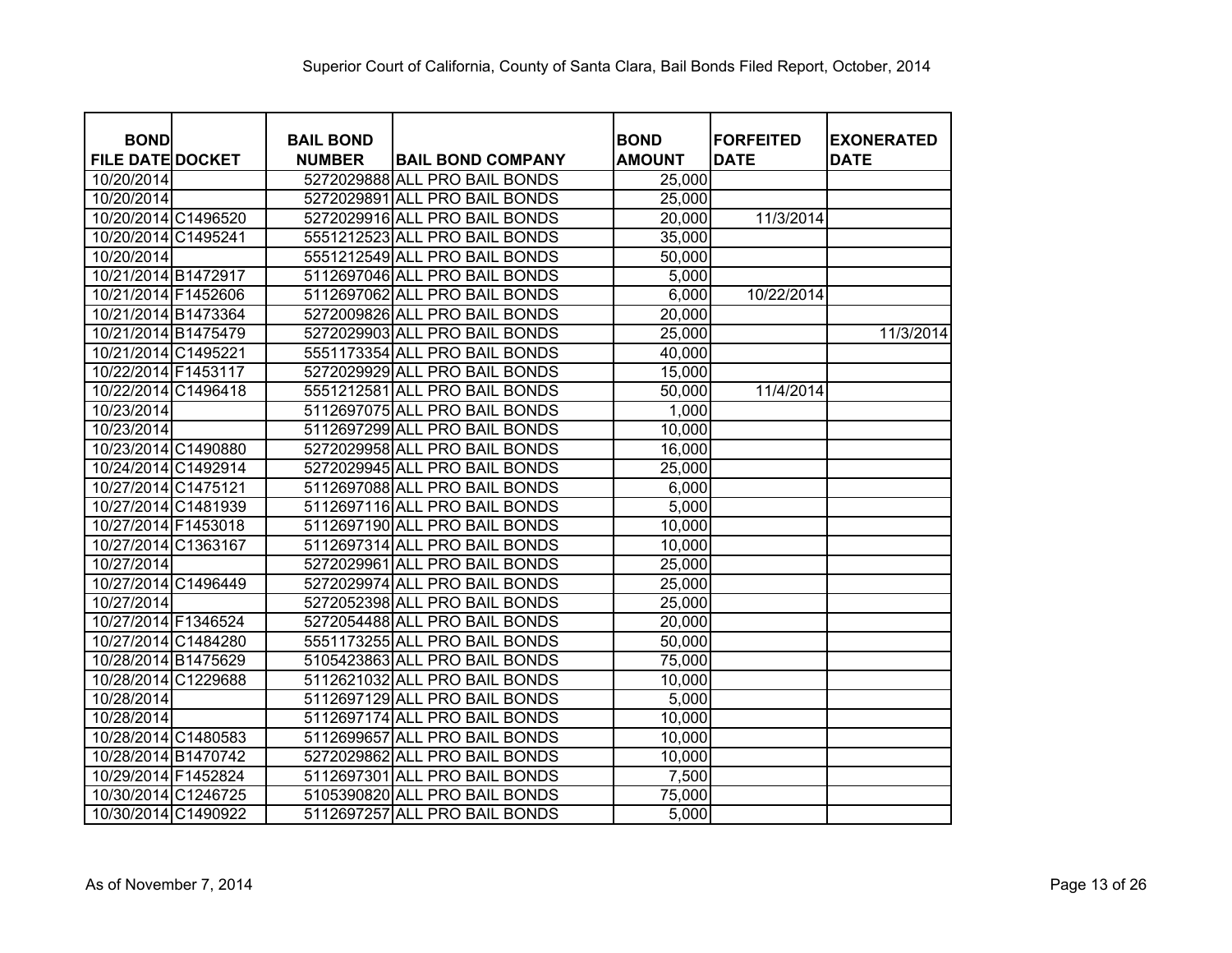| <b>BOND</b>             |                    | <b>BAIL BOND</b> |                               | <b>BOND</b>   | <b>FORFEITED</b> | <b>EXONERATED</b> |
|-------------------------|--------------------|------------------|-------------------------------|---------------|------------------|-------------------|
| <b>FILE DATE DOCKET</b> |                    | <b>NUMBER</b>    | <b>BAIL BOND COMPANY</b>      | <b>AMOUNT</b> | <b>DATE</b>      | <b>DATE</b>       |
| 10/30/2014              |                    |                  | 5272052273 ALL PRO BAIL BONDS | 15,500        |                  |                   |
| 10/30/2014              |                    |                  | 5272052299 ALL PRO BAIL BONDS | 25,000        |                  |                   |
| 10/30/2014              |                    |                  | 5551212552 ALL PRO BAIL BONDS | 35,000        |                  |                   |
| 10/31/2014 C1496067     |                    |                  | 5112697231 ALL PRO BAIL BONDS | 10,000        |                  |                   |
| 10/31/2014 C1363654     |                    |                  | 5112723080 ALL PRO BAIL BONDS | 6,000         |                  |                   |
| 10/31/2014              |                    |                  | 5112723093 ALL PRO BAIL BONDS | 10,000        |                  |                   |
| 10/31/2014 C1495646     |                    |                  | 5551226809 ALL PRO BAIL BONDS | 30,000        |                  |                   |
| 10/6/2014               |                    | IS30K166548      | AMIGO BAIL BONDS              | 25,000        |                  | 11/6/2014         |
| 10/14/2014 F1452674     |                    | IS30K168040      | AMIGO BAIL BONDS              | 5,000         |                  |                   |
| 10/17/2014              |                    | IS50K105307      | AMIGO BAIL BONDS              | 15,000        |                  |                   |
| 10/30/2014 C1494520     |                    | IS30K169154      | <b>AMIGO BAIL BONDS</b>       | 10,000        |                  |                   |
|                         | 10/1/2014 C1484864 | T10050482643     | <b>BAD BOYS BAIL BONDS</b>    | 75,000        |                  |                   |
|                         | 10/1/2014 C1372068 | T2550480016      | <b>BAD BOYS BAIL BONDS</b>    | 20,000        |                  |                   |
|                         | 10/1/2014 C1488246 | T2550482605      | <b>BAD BOYS BAIL BONDS</b>    | 10,000        |                  |                   |
|                         | 10/1/2014 C1492220 | T2550482697      | <b>BAD BOYS BAIL BONDS</b>    | 25,000        |                  |                   |
| 10/1/2014 C1491951      |                    | T550482202       | <b>BAD BOYS BAIL BONDS</b>    | 5,000         |                  |                   |
|                         | 10/1/2014 C1114753 | T550482872       | <b>BAD BOYS BAIL BONDS</b>    | 5,000         |                  |                   |
|                         | 10/1/2014 C1493806 | T550482874       | <b>BAD BOYS BAIL BONDS</b>    | 3,000         |                  |                   |
|                         | 10/2/2014 C1490690 | T1050482673      | <b>BAD BOYS BAIL BONDS</b>    | 10,000        |                  |                   |
| 10/2/2014 B1475142      |                    | T2550482920      | <b>BAD BOYS BAIL BONDS</b>    | 20,000        |                  |                   |
| 10/2/2014               |                    | T2550482926      | <b>BAD BOYS BAIL BONDS</b>    | 25,000        |                  | 10/28/2014        |
| 10/2/2014               |                    | T2550482927      | <b>BAD BOYS BAIL BONDS</b>    | 21,000        |                  |                   |
|                         | 10/2/2014 C1370936 | T5050482967      | <b>BAD BOYS BAIL BONDS</b>    | 40,000        |                  |                   |
|                         | 10/2/2014 B1474074 | T550482656       | <b>BAD BOYS BAIL BONDS</b>    | 5,000         |                  |                   |
|                         | 10/2/2014 C1491760 | T550482871       | <b>BAD BOYS BAIL BONDS</b>    | 3,000         |                  |                   |
| 10/2/2014 B1474780      |                    | T7550482724      | <b>BAD BOYS BAIL BONDS</b>    | 65,000        |                  |                   |
| 10/6/2014               |                    | T2550484344      | <b>BAD BOYS BAIL BONDS</b>    | 20,000        |                  |                   |
| 10/6/2014               |                    | T2550484345      | <b>BAD BOYS BAIL BONDS</b>    | 20,000        |                  |                   |
|                         | 10/6/2014 C1493696 | T5050482966      | <b>BAD BOYS BAIL BONDS</b>    | 50,000        |                  |                   |
|                         | 10/6/2014 C1493696 | T7550484384      | <b>BAD BOYS BAIL BONDS</b>    | 75,000        |                  |                   |
|                         | 10/7/2014 C1492460 | T10050477863     | <b>BAD BOYS BAIL BONDS</b>    | 10,000        |                  |                   |
|                         | 10/7/2014 C1492694 | T1050482675      | <b>BAD BOYS BAIL BONDS</b>    | 7,500         |                  |                   |
| 10/7/2014               |                    | T2550482607      | <b>BAD BOYS BAIL BONDS</b>    | 25,000        |                  | 10/21/2014        |
| 10/7/2014 C1491321      |                    | T2550482696      | <b>BAD BOYS BAIL BONDS</b>    | 5,000         |                  |                   |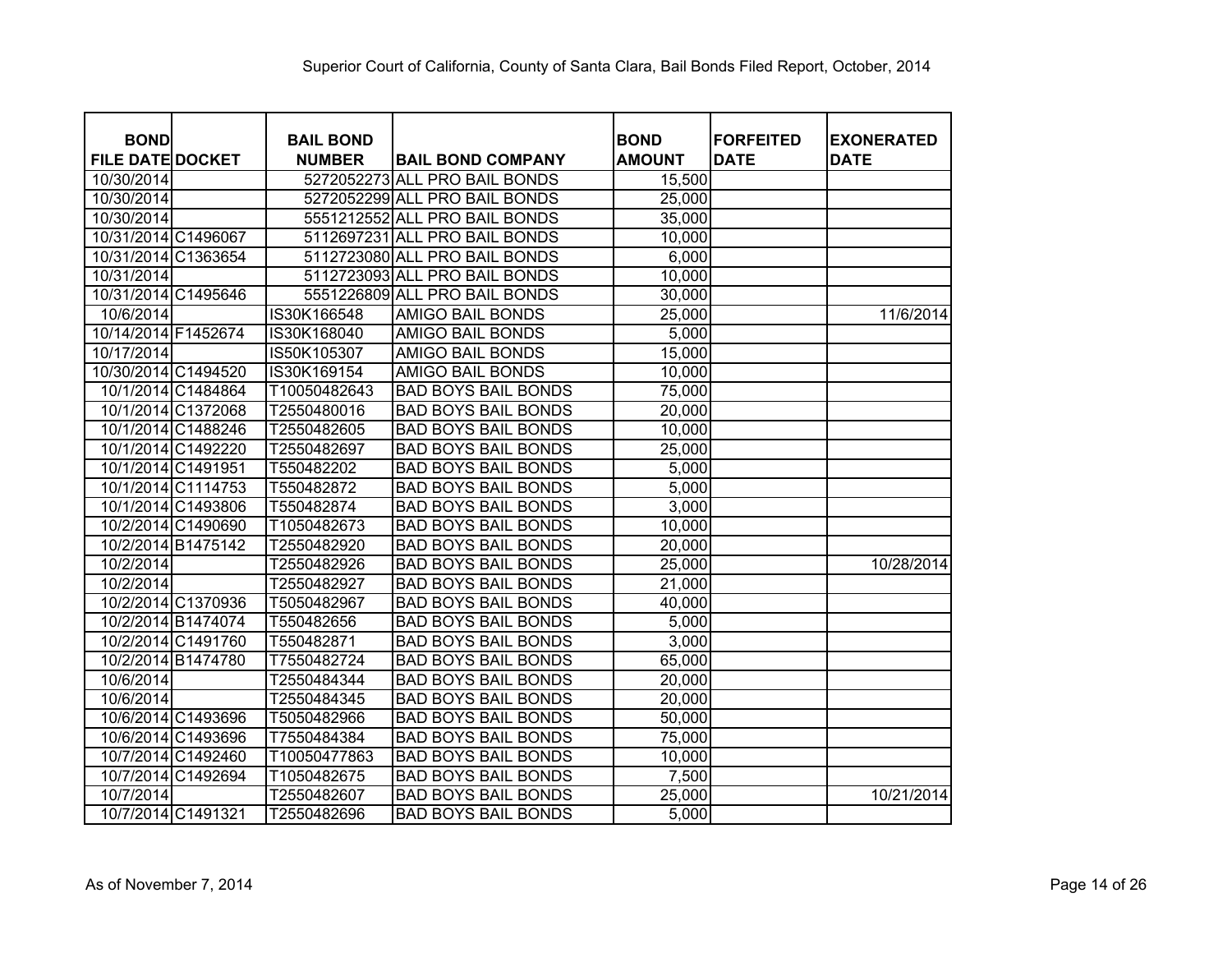| <b>BOND</b>             |                    | <b>BAIL BOND</b> |                            | <b>BOND</b>   | <b>FORFEITED</b> | <b>EXONERATED</b> |
|-------------------------|--------------------|------------------|----------------------------|---------------|------------------|-------------------|
| <b>FILE DATE DOCKET</b> |                    | <b>NUMBER</b>    | <b>BAIL BOND COMPANY</b>   | <b>AMOUNT</b> | <b>DATE</b>      | <b>DATE</b>       |
|                         | 10/8/2014 C1495182 | T10050484399     | <b>BAD BOYS BAIL BONDS</b> | 95,000        |                  |                   |
| 10/8/2014               |                    | T550484318       | <b>BAD BOYS BAIL BONDS</b> | 5,000         |                  |                   |
|                         | 10/9/2014 C1482855 | T10050482644     | <b>BAD BOYS BAIL BONDS</b> | 90,000        |                  |                   |
|                         | 10/9/2014 C1362522 | T2550484349      | <b>BAD BOYS BAIL BONDS</b> | 25,000        |                  |                   |
| 10/9/2014               |                    | T5050480633      | <b>BAD BOYS BAIL BONDS</b> | 35,000        |                  |                   |
| 10/9/2014               |                    | T5050482263      | <b>BAD BOYS BAIL BONDS</b> | 30,000        |                  | 11/4/2014         |
| 10/9/2014 B1474661      |                    | T550484316       | <b>BAD BOYS BAIL BONDS</b> | 5,000         |                  |                   |
| 10/10/2014              |                    | T10050484636     | <b>BAD BOYS BAIL BONDS</b> | 75,000        |                  |                   |
| 10/10/2014              |                    | T1050482893      | <b>BAD BOYS BAIL BONDS</b> | 10,000        |                  |                   |
| 10/10/2014 C1496587     |                    | T1050484328      | <b>BAD BOYS BAIL BONDS</b> | 10,000        |                  |                   |
| 10/10/2014 C1484654     |                    | T550482662       | <b>BAD BOYS BAIL BONDS</b> | 5,000         |                  |                   |
| 10/10/2014 C1493388     |                    | T550484317       | <b>BAD BOYS BAIL BONDS</b> | 5,000         |                  |                   |
| 10/10/2014 C1496514     |                    | T7550484385      | <b>BAD BOYS BAIL BONDS</b> | 75,000        |                  |                   |
| 10/14/2014 C1485676     |                    | T2550484346      | <b>BAD BOYS BAIL BONDS</b> | 20,000        |                  |                   |
| 10/14/2014 B1368840     |                    | T2550484357      | <b>BAD BOYS BAIL BONDS</b> | 20,000        |                  |                   |
| 10/14/2014 C1492202     |                    | T2550484849      | <b>BAD BOYS BAIL BONDS</b> | 25,000        |                  |                   |
| 10/14/2014 C1492199     |                    | T2550484850      | <b>BAD BOYS BAIL BONDS</b> | 20,000        |                  |                   |
| 10/14/2014 C1494847     |                    | T7550484904      | <b>BAD BOYS BAIL BONDS</b> | 75,000        |                  |                   |
| 10/15/2014              |                    | T1050482570      | <b>BAD BOYS BAIL BONDS</b> | 10,000        |                  |                   |
| 10/15/2014 B1475429     |                    | T1050484533      | <b>BAD BOYS BAIL BONDS</b> | 10,000        |                  |                   |
| 10/15/2014 F1452987     |                    | T2550484352      | <b>BAD BOYS BAIL BONDS</b> | 21,000        |                  |                   |
| 10/15/2014 F1451026     |                    | TD50484799       | <b>BAD BOYS BAIL BONDS</b> | 2,500         |                  |                   |
| 10/16/2014 C1496249     |                    | T10050482731     | <b>BAD BOYS BAIL BONDS</b> | 100,000       |                  |                   |
| 10/16/2014 C1493681     |                    | T1050479772      | <b>BAD BOYS BAIL BONDS</b> | 2,000         | 10/20/2014       |                   |
| 10/16/2014 C1494502     |                    | T1050484335      | <b>BAD BOYS BAIL BONDS</b> | 10,000        |                  |                   |
| 10/16/2014 C1486308     |                    | T2550484351      | <b>BAD BOYS BAIL BONDS</b> | 20,000        |                  |                   |
| 10/16/2014 C1356978     |                    | T5050482969      | <b>BAD BOYS BAIL BONDS</b> | 30,000        |                  |                   |
| 10/16/2014 C1368136     |                    | T550484320       | <b>BAD BOYS BAIL BONDS</b> | 5,000         |                  |                   |
| 10/17/2014              |                    | T2550484576      | <b>BAD BOYS BAIL BONDS</b> | 15,000        |                  |                   |
| 10/20/2014              |                    | T1050484326      | <b>BAD BOYS BAIL BONDS</b> | 10,000        |                  |                   |
| 10/20/2014 C1492619     |                    | T1050484332      | <b>BAD BOYS BAIL BONDS</b> | 10,000        |                  |                   |
| 10/20/2014 C1492209     |                    | T1050484333      | <b>BAD BOYS BAIL BONDS</b> | 10,000        |                  |                   |
| 10/20/2014 C1496250     |                    | T1050484337      | <b>BAD BOYS BAIL BONDS</b> | 10,000        |                  |                   |
| 10/20/2014              |                    | T1050486447      | <b>BAD BOYS BAIL BONDS</b> | 10,000        |                  |                   |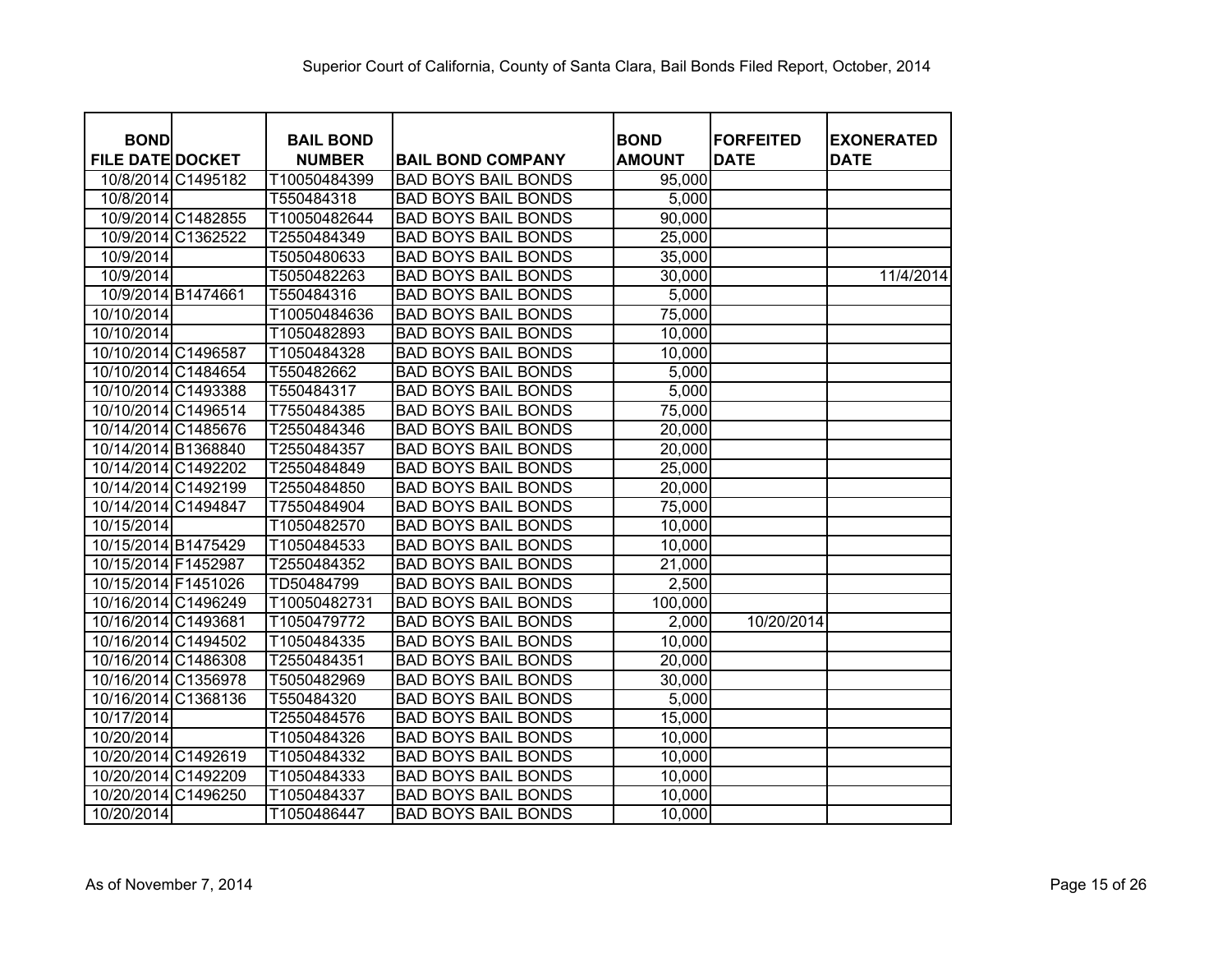| <b>BOND</b>             |        | <b>BAIL BOND</b> |                            | <b>BOND</b>   | <b>FORFEITED</b> | <b>EXONERATED</b> |
|-------------------------|--------|------------------|----------------------------|---------------|------------------|-------------------|
| <b>FILE DATE DOCKET</b> |        | <b>NUMBER</b>    | <b>BAIL BOND COMPANY</b>   | <b>AMOUNT</b> | <b>DATE</b>      | <b>DATE</b>       |
| 10/20/2014 B1475326     |        | T2550484353      | <b>BAD BOYS BAIL BONDS</b> | 25,000        |                  |                   |
| 10/20/2014 C1479738     |        | T2550484355      | <b>BAD BOYS BAIL BONDS</b> | 20,000        |                  |                   |
| 10/20/2014 C1486684     |        | T2550484847      | <b>BAD BOYS BAIL BONDS</b> | 25,000        |                  |                   |
| 10/20/2014              |        | T2550484863      | <b>BAD BOYS BAIL BONDS</b> | 16,000        |                  |                   |
| 10/20/2014              |        | T2550484864      | <b>BAD BOYS BAIL BONDS</b> | 15,000        |                  |                   |
| 10/20/2014 C1491456     |        | T2550484867      | <b>BAD BOYS BAIL BONDS</b> | 25,000        | 10/23/2014       |                   |
| 10/20/2014 F1453029     |        | T2550486468      | <b>BAD BOYS BAIL BONDS</b> | 15,250        |                  |                   |
| 10/20/2014              |        | T2550486470      | <b>BAD BOYS BAIL BONDS</b> | 16,000        |                  |                   |
| 10/20/2014 C1361906     |        | T2550486472      | <b>BAD BOYS BAIL BONDS</b> | 25,000        |                  |                   |
| 10/20/2014 C1481261     |        | T50050484400     | <b>BAD BOYS BAIL BONDS</b> | 200,000       |                  |                   |
| 10/20/2014              | 213441 | T50050486523     | <b>BAD BOYS BAIL BONDS</b> | 200,000       |                  |                   |
| 10/20/2014 B1475467     |        | T5050482968      | <b>BAD BOYS BAIL BONDS</b> | 50,000        |                  |                   |
| 10/20/2014              |        | T5050484883      | <b>BAD BOYS BAIL BONDS</b> | 35,000        |                  |                   |
| 10/20/2014 C1496522     |        | T5050486502      | <b>BAD BOYS BAIL BONDS</b> | 50,000        |                  |                   |
| 10/20/2014              |        | T7550484901      | <b>BAD BOYS BAIL BONDS</b> | 51,000        |                  |                   |
| 10/21/2014              |        | T1050484331      | <b>BAD BOYS BAIL BONDS</b> | 10,000        |                  |                   |
| 10/21/2014              |        | T2550484574      | <b>BAD BOYS BAIL BONDS</b> | 25,000        |                  |                   |
| 10/21/2014              |        | T2550484860      | <b>BAD BOYS BAIL BONDS</b> | 25,000        |                  |                   |
| 10/21/2014 C1480513     |        | T2550484862      | <b>BAD BOYS BAIL BONDS</b> | 25,000        |                  |                   |
| 10/21/2014              |        | T2550484866      | <b>BAD BOYS BAIL BONDS</b> | 15,000        |                  |                   |
| 10/21/2014 C1491269     |        | T50050484934     | <b>BAD BOYS BAIL BONDS</b> | 150,000       |                  |                   |
| 10/21/2014 B1475527     |        | T5050484884      | <b>BAD BOYS BAIL BONDS</b> | 50,000        |                  |                   |
| 10/21/2014 B1475212     |        | T5050486503      | <b>BAD BOYS BAIL BONDS</b> | 46,000        |                  |                   |
| 10/21/2014 B1474073     |        | T550481066       | <b>BAD BOYS BAIL BONDS</b> | 2,000         |                  |                   |
| 10/22/2014 F1347629     |        | T1050486444      | <b>BAD BOYS BAIL BONDS</b> | 10,000        |                  |                   |
| 10/22/2014              |        | T2550486658      | <b>BAD BOYS BAIL BONDS</b> | 25,000        |                  |                   |
| 10/22/2014              |        | T5050484897      | <b>BAD BOYS BAIL BONDS</b> | 25,000        |                  |                   |
| 10/23/2014              |        | T1050484327      | <b>BAD BOYS BAIL BONDS</b> | 10,000        |                  |                   |
| 10/24/2014 C1493816     |        | T2550484356      | <b>BAD BOYS BAIL BONDS</b> | 10,000        |                  |                   |
| 10/24/2014 C1363916     |        | T50050486760     | <b>BAD BOYS BAIL BONDS</b> | 125,000       |                  |                   |
| 10/24/2014 C1488650     |        | T5050484614      | <b>BAD BOYS BAIL BONDS</b> | 30,000        |                  |                   |
| 10/24/2014              |        | T550486432       | <b>BAD BOYS BAIL BONDS</b> | 5,000         |                  |                   |
| 10/27/2014 B1472977     |        | T2550484865      | <b>BAD BOYS BAIL BONDS</b> | 25,000        |                  |                   |
| 10/27/2014              |        | T2550486657      | <b>BAD BOYS BAIL BONDS</b> | 25,000        |                  |                   |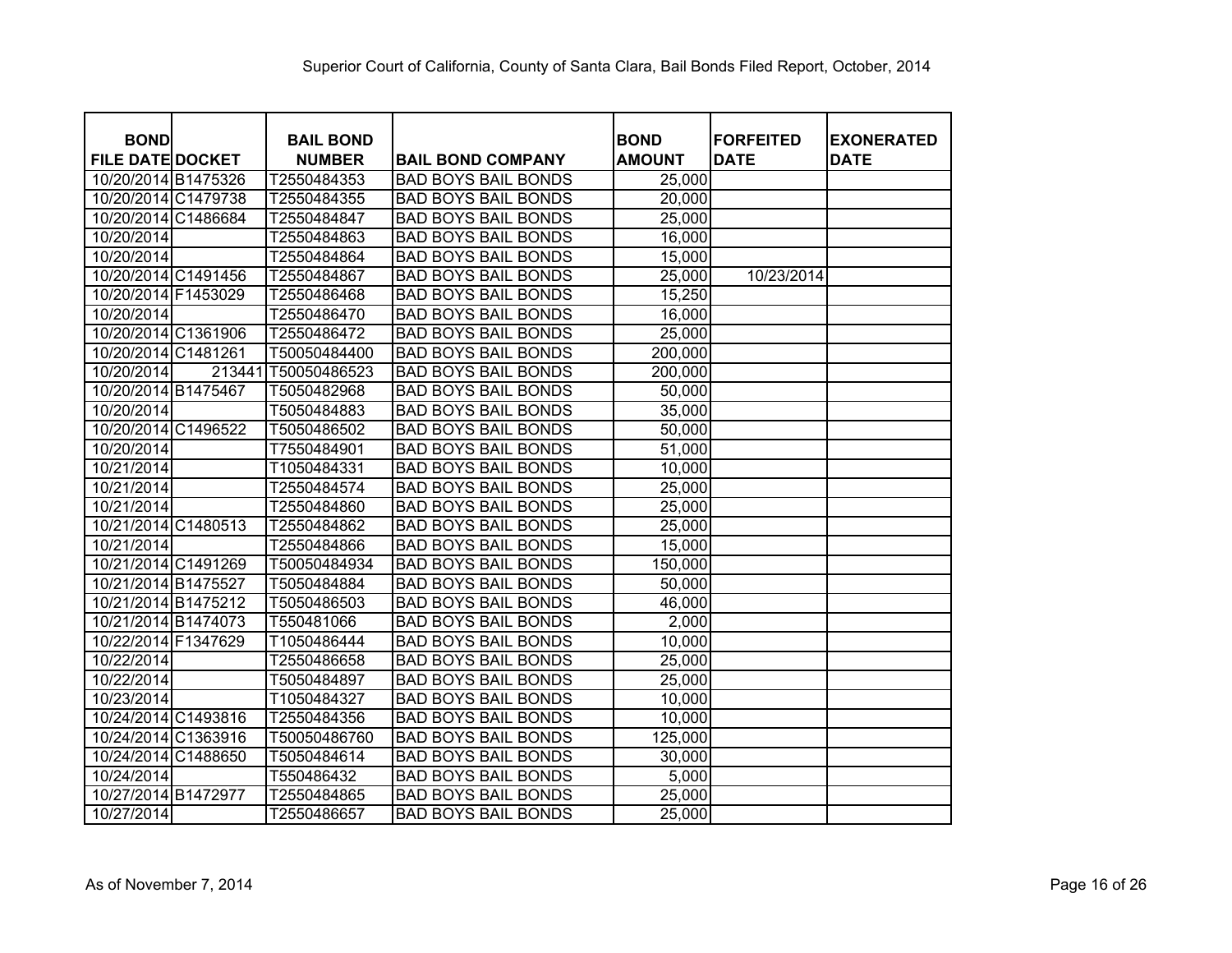| <b>BOND</b>             | <b>BAIL BOND</b> |                                | <b>BOND</b>   | <b>FORFEITED</b> | <b>EXONERATED</b> |
|-------------------------|------------------|--------------------------------|---------------|------------------|-------------------|
| <b>FILE DATE DOCKET</b> | <b>NUMBER</b>    | <b>BAIL BOND COMPANY</b>       | <b>AMOUNT</b> | <b>DATE</b>      | <b>DATE</b>       |
| 10/27/2014              | T2550486659      | <b>BAD BOYS BAIL BONDS</b>     | 25,000        |                  |                   |
| 10/27/2014              | T2550486732      | <b>BAD BOYS BAIL BONDS</b>     | 25,000        |                  |                   |
| 10/27/2014              | T2550487906      | <b>BAD BOYS BAIL BONDS</b>     | 15,000        |                  |                   |
| 10/27/2014              | T2550487908      | <b>BAD BOYS BAIL BONDS</b>     | 15,000        |                  |                   |
| 10/27/2014              | T5050484610      | <b>BAD BOYS BAIL BONDS</b>     | 40,000        |                  |                   |
| 10/27/2014 C1493302     | T5050484612      | <b>BAD BOYS BAIL BONDS</b>     | 50,000        |                  |                   |
| 10/27/2014              | T5050487928      | <b>BAD BOYS BAIL BONDS</b>     | 35,000        |                  |                   |
| 10/27/2014              | T5050487929      | <b>BAD BOYS BAIL BONDS</b>     | 40,000        |                  |                   |
| 10/27/2014              | T550486431       | <b>BAD BOYS BAIL BONDS</b>     | 5,000         |                  |                   |
| 10/27/2014              | T550486614       | <b>BAD BOYS BAIL BONDS</b>     | 1,150         |                  |                   |
| 10/28/2014              | T1050486629      | <b>BAD BOYS BAIL BONDS</b>     | 10,000        |                  |                   |
| 10/28/2014              | T2550487907      | <b>BAD BOYS BAIL BONDS</b>     | 15,000        |                  |                   |
| 10/28/2014 B1475452     | T2550487910      | <b>BAD BOYS BAIL BONDS</b>     | 20,000        |                  |                   |
| 10/29/2014 C1496596     | T10050484921     | <b>BAD BOYS BAIL BONDS</b>     | 100,000       |                  |                   |
| 10/29/2014 F1453068     | T2550487911      | <b>BAD BOYS BAIL BONDS</b>     | 16,000        |                  |                   |
| 10/30/2014 C1493030     | T1M50486761      | <b>BAD BOYS BAIL BONDS</b>     | 101,000       |                  |                   |
| 10/30/2014 C1482702     | T2550486662      | <b>BAD BOYS BAIL BONDS</b>     | 20,000        |                  |                   |
| 10/30/2014              | T2550487912      | <b>BAD BOYS BAIL BONDS</b>     | 10,000        |                  |                   |
| 10/31/2014 C1495468     | T1050486628      | <b>BAD BOYS BAIL BONDS</b>     | 10,000        |                  |                   |
| 10/31/2014              | T5050486745      | <b>BAD BOYS BAIL BONDS</b>     | 35,000        |                  |                   |
| 10/1/2014 C1489562      | FCS101383118     | <b>BAIL HOTLINE BAIL BONDS</b> | 5,000         |                  |                   |
| 10/2/2014 B1475059      | FCS1001338205    | <b>BAIL HOTLINE BAIL BONDS</b> | 90,000        | 10/14/2014       |                   |
| 10/2/2014 F1452615      | FCS101383119     | <b>BAIL HOTLINE BAIL BONDS</b> | 4,000         |                  |                   |
| 10/2/2014 B1475523      | FCS251382719     | <b>BAIL HOTLINE BAIL BONDS</b> | 10,000        |                  |                   |
| 10/2/2014               | FCS501365102     | <b>BAIL HOTLINE BAIL BONDS</b> | 15,000        |                  |                   |
| 10/2/2014 C1475905      | FCS501365103     | <b>BAIL HOTLINE BAIL BONDS</b> | 40,000        | 10/3/2014        |                   |
| 10/3/2014 C1492934      | FCS2501328239    | <b>BAIL HOTLINE BAIL BONDS</b> | 175,000       |                  |                   |
| 10/3/2014 C1495822      | FCS251383450     | <b>BAIL HOTLINE BAIL BONDS</b> | 12,000        |                  |                   |
| 10/3/2014 CC508681      | FCS501365105     | <b>BAIL HOTLINE BAIL BONDS</b> | 50,000        |                  |                   |
| 10/4/2014 B1475606      | FCS5251399214    | <b>BAIL HOTLINE BAIL BONDS</b> | 5,000         |                  |                   |
| 10/6/2014 C1486828      | FCS101383081     | <b>BAIL HOTLINE BAIL BONDS</b> | 500           |                  |                   |
| 10/6/2014 F1453106      | FCS101383088     | <b>BAIL HOTLINE BAIL BONDS</b> | 5,000         |                  |                   |
| 10/6/2014 C1493685      | FCS1501358506    | <b>BAIL HOTLINE BAIL BONDS</b> | 125,000       |                  |                   |
| 10/6/2014 C1493017      | FCS251383422     | <b>BAIL HOTLINE BAIL BONDS</b> | 17,000        |                  | 10/14/2014        |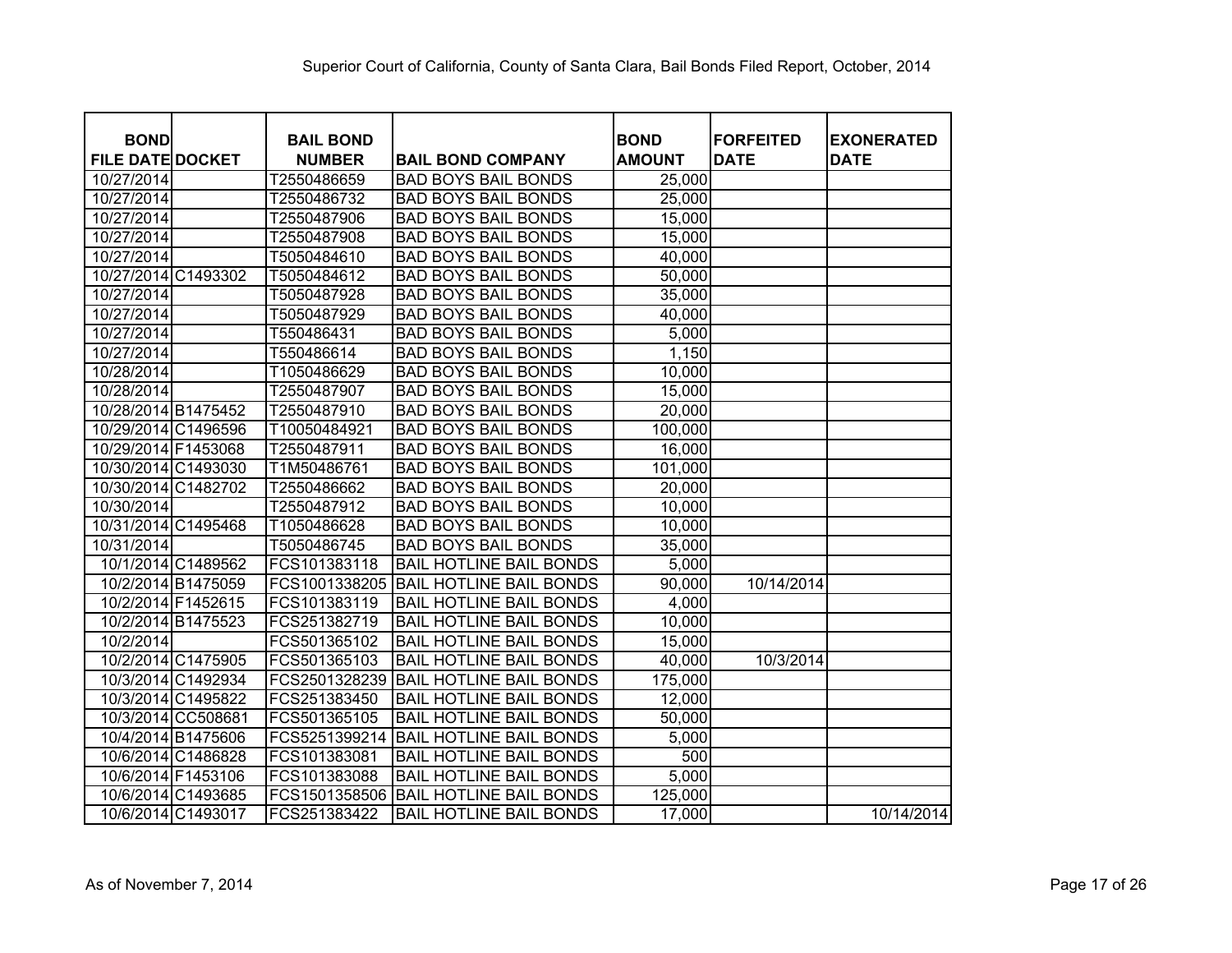| <b>BOND</b>             | <b>BAIL BOND</b> |                                | <b>BOND</b>   | <b>FORFEITED</b> | <b>EXONERATED</b> |
|-------------------------|------------------|--------------------------------|---------------|------------------|-------------------|
| <b>FILE DATE DOCKET</b> | <b>NUMBER</b>    | <b>BAIL BOND COMPANY</b>       | <b>AMOUNT</b> | <b>DATE</b>      | <b>DATE</b>       |
| 10/6/2014               | FCS251383423     | <b>BAIL HOTLINE BAIL BONDS</b> | 16,000        |                  |                   |
| 10/6/2014 C1494214      | FCS251383424     | <b>BAIL HOTLINE BAIL BONDS</b> | 25,000        | 10/7/2014        |                   |
| 10/6/2014 F1451532      | FCS501365104     | <b>BAIL HOTLINE BAIL BONDS</b> | 30,000        |                  |                   |
| 10/6/2014 C1361122      | FCS501377635     | <b>BAIL HOTLINE BAIL BONDS</b> | 40,000        |                  | 10/8/2014         |
| 10/7/2014 F1452085      | FCS101387603     | <b>BAIL HOTLINE BAIL BONDS</b> | 7,500         |                  |                   |
| 10/7/2014 C1496208      | FCS101387604     | <b>BAIL HOTLINE BAIL BONDS</b> | 10,000        |                  |                   |
| 10/7/2014               | FCS101387605     | <b>BAIL HOTLINE BAIL BONDS</b> | 5,000         |                  |                   |
| 10/7/2014 C1495453      | FCS251383425     | <b>BAIL HOTLINE BAIL BONDS</b> | 21,000        |                  |                   |
| 10/7/2014 C1485949      | FCS501382819     | <b>BAIL HOTLINE BAIL BONDS</b> | 10,000        |                  |                   |
| 10/8/2014 F1452774      | FCS101387606     | <b>BAIL HOTLINE BAIL BONDS</b> | 10,000        | 10/21/2014       |                   |
| 10/8/2014 F1453178      | FCS501383572     | <b>BAIL HOTLINE BAIL BONDS</b> | 36,000        |                  |                   |
| 10/8/2014 F1452942      | FCS501383573     | <b>BAIL HOTLINE BAIL BONDS</b> | 40,000        | 10/31/2014       |                   |
| 10/8/2014 C1474629      | FCS501383574     | <b>BAIL HOTLINE BAIL BONDS</b> | 40,000        |                  |                   |
| 10/9/2014 C1494431      | FCS1001338204    | <b>BAIL HOTLINE BAIL BONDS</b> | 66,000        |                  |                   |
| 10/9/2014               | FCS101387608     | <b>BAIL HOTLINE BAIL BONDS</b> | 10,000        |                  |                   |
| 10/9/2014 C1496776      | FCS251383426     | <b>BAIL HOTLINE BAIL BONDS</b> | 11,000        |                  |                   |
| 10/9/2014 C1495115      | FCS251383427     | <b>BAIL HOTLINE BAIL BONDS</b> | 11,000        |                  |                   |
| 10/10/2014 C1492643     | FCS101383082     | <b>BAIL HOTLINE BAIL BONDS</b> | 6,000         |                  |                   |
| 10/10/2014 C1491348     | FCS101387609     | <b>BAIL HOTLINE BAIL BONDS</b> | 5,000         |                  |                   |
| 10/10/2014 C1494548     | FCS251383429     | <b>BAIL HOTLINE BAIL BONDS</b> | 15,000        | 10/15/2014       |                   |
| 10/10/2014 C1491610     | FCS501383575     | <b>BAIL HOTLINE BAIL BONDS</b> | 50,000        |                  |                   |
| 10/14/2014              | FCS101387610     | <b>BAIL HOTLINE BAIL BONDS</b> | 6,000         |                  |                   |
| 10/14/2014 C1492805     | FCS2501334480    | <b>BAIL HOTLINE BAIL BONDS</b> | 225,000       |                  |                   |
| 10/14/2014 C1497273     | FCS251383430     | <b>BAIL HOTLINE BAIL BONDS</b> | 11,000        |                  |                   |
| 10/14/2014 C1352962     | FCS251383431     | <b>BAIL HOTLINE BAIL BONDS</b> | 25,000        |                  |                   |
| 10/14/2014 C1478625     | FCS251383432     | <b>BAIL HOTLINE BAIL BONDS</b> | 15,000        |                  |                   |
| 10/14/2014 C1494642     | FCS251383434     | <b>BAIL HOTLINE BAIL BONDS</b> | 6,000         |                  |                   |
| 10/14/2014              | FCS251383435     | <b>BAIL HOTLINE BAIL BONDS</b> | 15,000        |                  |                   |
| 10/14/2014 C1359053     | FCS251383436     | <b>BAIL HOTLINE BAIL BONDS</b> | 20,000        |                  |                   |
| 10/14/2014 C1361589     | FCS251387359     | <b>BAIL HOTLINE BAIL BONDS</b> | 20,000        |                  |                   |
| 10/14/2014 C1484861     | FCS501390300     | <b>BAIL HOTLINE BAIL BONDS</b> | 35,000        |                  |                   |
| 10/15/2014              | FCS101383087     | <b>BAIL HOTLINE BAIL BONDS</b> | 10,000        |                  |                   |
| 10/15/2014 C1479291     | FCS101389710     | <b>BAIL HOTLINE BAIL BONDS</b> | 2,000         |                  |                   |
| 10/15/2014 F1452996     | FCS251387355     | <b>BAIL HOTLINE BAIL BONDS</b> | 16,000        |                  |                   |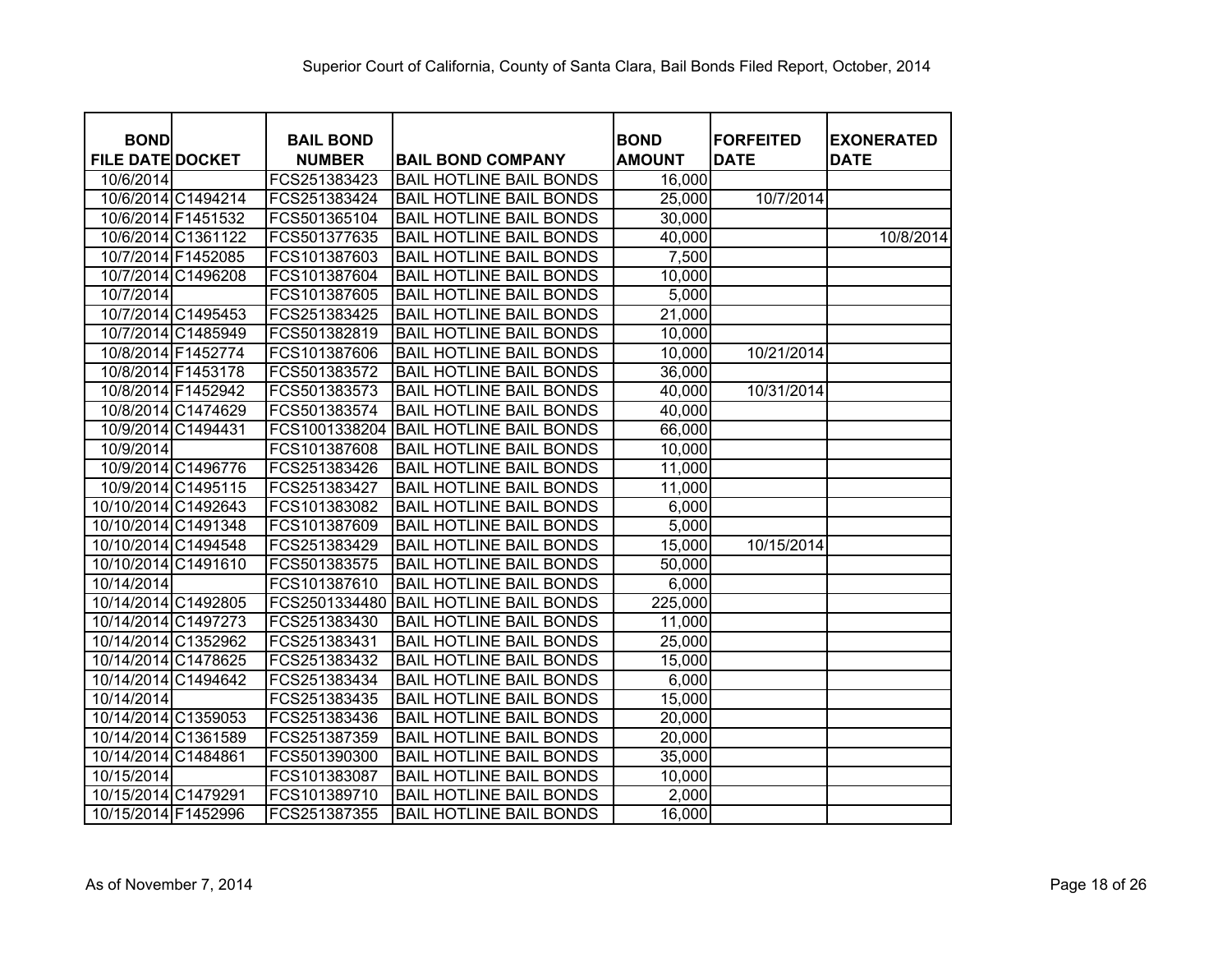| <b>BOND</b>             | <b>BAIL BOND</b> |                                | <b>BOND</b>   | <b>IFORFEITED</b> | <b>EXONERATED</b> |
|-------------------------|------------------|--------------------------------|---------------|-------------------|-------------------|
| <b>FILE DATE DOCKET</b> | <b>NUMBER</b>    | <b>BAIL BOND COMPANY</b>       | <b>AMOUNT</b> | <b>DATE</b>       | <b>DATE</b>       |
| 10/15/2014 C1488464     | FCS251390158     | <b>BAIL HOTLINE BAIL BONDS</b> | 25,000        |                   |                   |
| 10/16/2014 C1495261     | FCS101383084     | <b>BAIL HOTLINE BAIL BONDS</b> | 10,000        |                   |                   |
| 10/17/2014 C1475984     | FCS1001344855    | <b>BAIL HOTLINE BAIL BONDS</b> | 60,000        |                   |                   |
| 10/17/2014 B1475018     | FCS101383055     | <b>BAIL HOTLINE BAIL BONDS</b> | 5,000         |                   |                   |
| 10/17/2014 C1353455     | FCS2501351130    | <b>BAIL HOTLINE BAIL BONDS</b> | 185,000       |                   |                   |
| 10/17/2014 C1087417     | FCS251368172     | <b>BAIL HOTLINE BAIL BONDS</b> | 15,000        |                   |                   |
| 10/17/2014 C1493691     | FCS251387356     | <b>BAIL HOTLINE BAIL BONDS</b> | 20,000        |                   |                   |
| 10/17/2014              | FCS251390159     | <b>BAIL HOTLINE BAIL BONDS</b> | 16,000        |                   |                   |
| 10/17/2014 C1490978     | FCS501390379     | <b>BAIL HOTLINE BAIL BONDS</b> | 36,000        |                   |                   |
| 10/20/2014 C1473637     | FCS101364586     | <b>BAIL HOTLINE BAIL BONDS</b> | 10,000        |                   |                   |
| 10/20/2014              | FCS101389826     | <b>BAIL HOTLINE BAIL BONDS</b> | 10,000        |                   |                   |
| 10/20/2014              | FCS251399215     | <b>BAIL HOTLINE BAIL BONDS</b> | 20,000        |                   |                   |
| 10/20/2014 C1365317     | FCS251399216     | <b>BAIL HOTLINE BAIL BONDS</b> | 25,000        |                   |                   |
| 10/20/2014 C1496943     | FCS251399217     | <b>BAIL HOTLINE BAIL BONDS</b> | 15,000        |                   |                   |
| 10/20/2014 C1364693     | FCS251399218     | <b>BAIL HOTLINE BAIL BONDS</b> | 25,000        |                   |                   |
| 10/20/2014 C1481068     | FCS501390378     | <b>BAIL HOTLINE BAIL BONDS</b> | 50,000        |                   |                   |
| 10/21/2014 C1491487     | FCS101383085     | <b>BAIL HOTLINE BAIL BONDS</b> | 10,000        |                   |                   |
| 10/21/2014 B1475295     | FCS501390377     | <b>BAIL HOTLINE BAIL BONDS</b> | 25,000        |                   |                   |
| 10/22/2014 C1491626     | FCS101389507     | <b>BAIL HOTLINE BAIL BONDS</b> | 5,000         |                   |                   |
| 10/22/2014 F1453033     | FCS251399212     | <b>BAIL HOTLINE BAIL BONDS</b> | 15,000        |                   |                   |
| 10/22/2014 C1494034     | FCS251399213     | <b>BAIL HOTLINE BAIL BONDS</b> | 13,000        |                   |                   |
| 10/23/2014 B1475272     | FCS101383086     | <b>BAIL HOTLINE BAIL BONDS</b> | 5,000         |                   |                   |
| 10/23/2014              | FCS101400783     | <b>BAIL HOTLINE BAIL BONDS</b> | 10,000        |                   |                   |
| 10/23/2014              | FCS251387357     | <b>BAIL HOTLINE BAIL BONDS</b> | 25,000        |                   |                   |
| 10/24/2014 B1475059     | FCS1001377792    | <b>BAIL HOTLINE BAIL BONDS</b> | 100,000       |                   |                   |
| 10/24/2014 C1228785     | FCS101389497     | <b>BAIL HOTLINE BAIL BONDS</b> | 5,000         |                   |                   |
| 10/24/2014 C1493326     | FCS251390155     | <b>BAIL HOTLINE BAIL BONDS</b> | 15,000        | 11/4/2014         |                   |
| 10/27/2014              | FCS101389508     | <b>BAIL HOTLINE BAIL BONDS</b> | 6,000         |                   |                   |
| 10/27/2014              | FCS101389823     | <b>BAIL HOTLINE BAIL BONDS</b> | 5,000         |                   |                   |
| 10/27/2014              | FCS101389825     | <b>BAIL HOTLINE BAIL BONDS</b> | 1,250         |                   |                   |
| 10/27/2014              | FCS101400784     | <b>BAIL HOTLINE BAIL BONDS</b> | 10,000        |                   |                   |
| 10/27/2014 C1353810     | FCS101400785     | <b>BAIL HOTLINE BAIL BONDS</b> | 5,000         |                   |                   |
| 10/27/2014 C1487408     | FCS101400786     | <b>BAIL HOTLINE BAIL BONDS</b> | 1,000         |                   |                   |
| 10/27/2014 C1493253     | FCS101400787     | <b>BAIL HOTLINE BAIL BONDS</b> | 5,000         |                   |                   |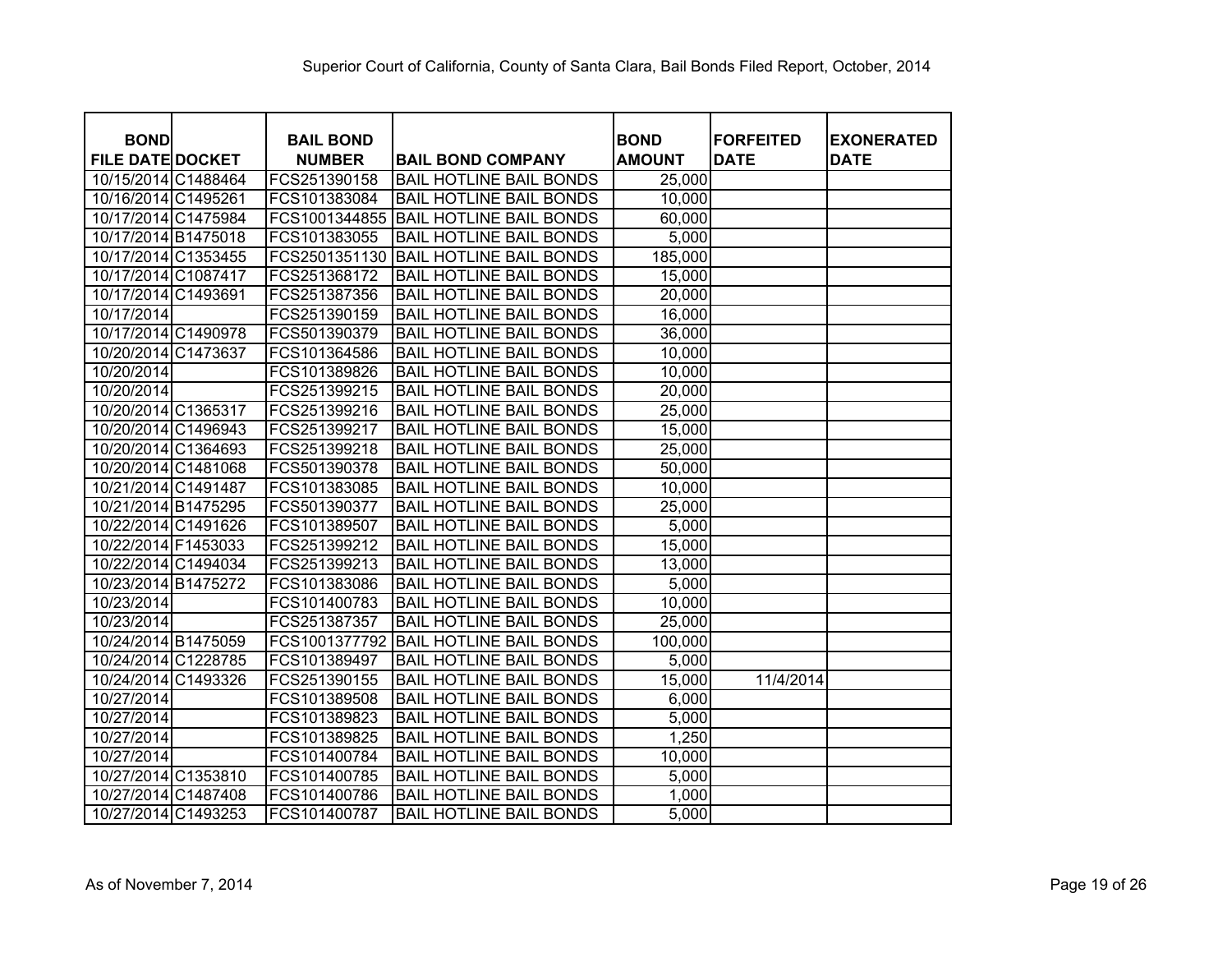| <b>BOND</b>             | <b>BAIL BOND</b> |                                    | <b>BOND</b>   | <b>FORFEITED</b> | <b>EXONERATED</b> |
|-------------------------|------------------|------------------------------------|---------------|------------------|-------------------|
| <b>FILE DATE DOCKET</b> | <b>NUMBER</b>    | <b>BAIL BOND COMPANY</b>           | <b>AMOUNT</b> | <b>DATE</b>      | <b>DATE</b>       |
| 10/27/2014              | FCS251402118     | <b>BAIL HOTLINE BAIL BONDS</b>     | 25,000        |                  |                   |
| 10/27/2014 C1493587     | FCS501390375     | <b>BAIL HOTLINE BAIL BONDS</b>     | 50,000        |                  |                   |
| 10/28/2014              | FCS1001402345    | <b>BAIL HOTLINE BAIL BONDS</b>     | 75,000        |                  |                   |
| 10/28/2014 C1491189     | FCS1001402349    | <b>BAIL HOTLINE BAIL BONDS</b>     | 75,000        |                  |                   |
| 10/29/2014 C1491969     | FCS101389711     | <b>BAIL HOTLINE BAIL BONDS</b>     | 10,000        |                  |                   |
| 10/29/2014              | FCS101389822     | <b>BAIL HOTLINE BAIL BONDS</b>     | 10,000        |                  |                   |
| 10/29/2014 C1496540     | FCS251402117     | <b>BAIL HOTLINE BAIL BONDS</b>     | 25,000        |                  |                   |
| 10/30/2014 C1494118     | FCS251390156     | <b>BAIL HOTLINE BAIL BONDS</b>     | 25,000        |                  |                   |
| 10/30/2014              | FCS251390157     | <b>BAIL HOTLINE BAIL BONDS</b>     | 11,000        |                  |                   |
| 10/31/2014              | FCS101401919     | <b>BAIL HOTLINE BAIL BONDS</b>     | 10,000        |                  |                   |
| 10/31/2014 C1494635     | FCS501390304     | <b>BAIL HOTLINE BAIL BONDS</b>     | 30,000        |                  |                   |
| 10/31/2014 C1495761     | FCS501405002     | <b>BAIL HOTLINE BAIL BONDS</b>     | 50,000        | 10/31/2014       |                   |
| 10/9/2014               | 5200106667       | <b>BODYGUARD BAIL BONDS</b>        | 125,000       |                  | 11/4/2014         |
| 10/10/2014 C1491628     |                  | 5105428110 BODYGUARD BAIL BONDS    | 60,000        | 10/23/2014       |                   |
| 10/15/2014 C1489706     |                  | 5801929490 BODYGUARD BAIL BONDS    | 5,000         |                  |                   |
| 10/27/2014 B1475456     |                  | 5551177857 BODYGUARD BAIL BONDS    | 30,000        |                  |                   |
| 10/28/2014              |                  | 5271786285 BODYGUARD BAIL BONDS    | 18,000        |                  |                   |
| 10/29/2014              |                  | 5551193259 BODYGUARD BAIL BONDS    | 25,000        |                  |                   |
| 10/16/2014 C1492682     |                  | 5551193262 CHARLIE DANG BAIL BONDS | 30,000        |                  |                   |
| 10/8/2014 F1452913      | 2014BB013024     | CHRISTOPHER JOHN SCOTT             | 11,000        | 10/17/2014       |                   |
| 10/23/2014 F1449530     | 2014CC012569     | CHRISTOPHER JOHN SCOTT             | 25,000        |                  |                   |
| 10/20/2014              | 2014DD012401     | <b>DISCREET BAIL BONDS</b>         | 36,000        |                  |                   |
| 10/20/2014 C1496216     | 2014EE005436     | <b>DISCREET BAIL BONDS</b>         | 60,000        |                  |                   |
| 10/1/2014 C1494904      | 2014FF000214     | ED MUMBERT BAIL BONDS              | 150,000       |                  |                   |
| 10/14/2014 C1495835     | 2014EE004806     | ED MUMBERT BAIL BONDS              | 60,000        |                  |                   |
| 10/24/2014 C1493901     | 2014AA092528     | ED MUMBERT BAIL BONDS              | 5,000         |                  |                   |
| 10/31/2014              | 2014BB025106     | ED MUMBERT BAIL BONDS              | 10,000        |                  |                   |
| 10/1/2014 F1452610      |                  | 5802107154 EIGHT BALL BAIL BONDS   | 1,500         |                  |                   |
| 10/7/2014 BB724904      |                  | 5112519537 EIGHT BALL BAIL BONDS   | 10,000        |                  | 10/15/2014        |
| 10/16/2014 F1450463     |                  | 5272023662 EIGHT BALL BAIL BONDS   | 15,000        |                  |                   |
| 10/6/2014 C1480268      | T20050479747     | <b>GOLDEN STATE BAIL BONDS</b>     | 200,000       |                  |                   |
| 10/6/2014               | T5050480989      | <b>GOLDEN STATE BAIL BONDS</b>     | 15,000        |                  |                   |
| 10/7/2014 F1244737      | T5050480987      | <b>GOLDEN STATE BAIL BONDS</b>     | 10,000        |                  |                   |
| 10/9/2014 C1485502      | T5050480988      | <b>GOLDEN STATE BAIL BONDS</b>     | 10,000        |                  |                   |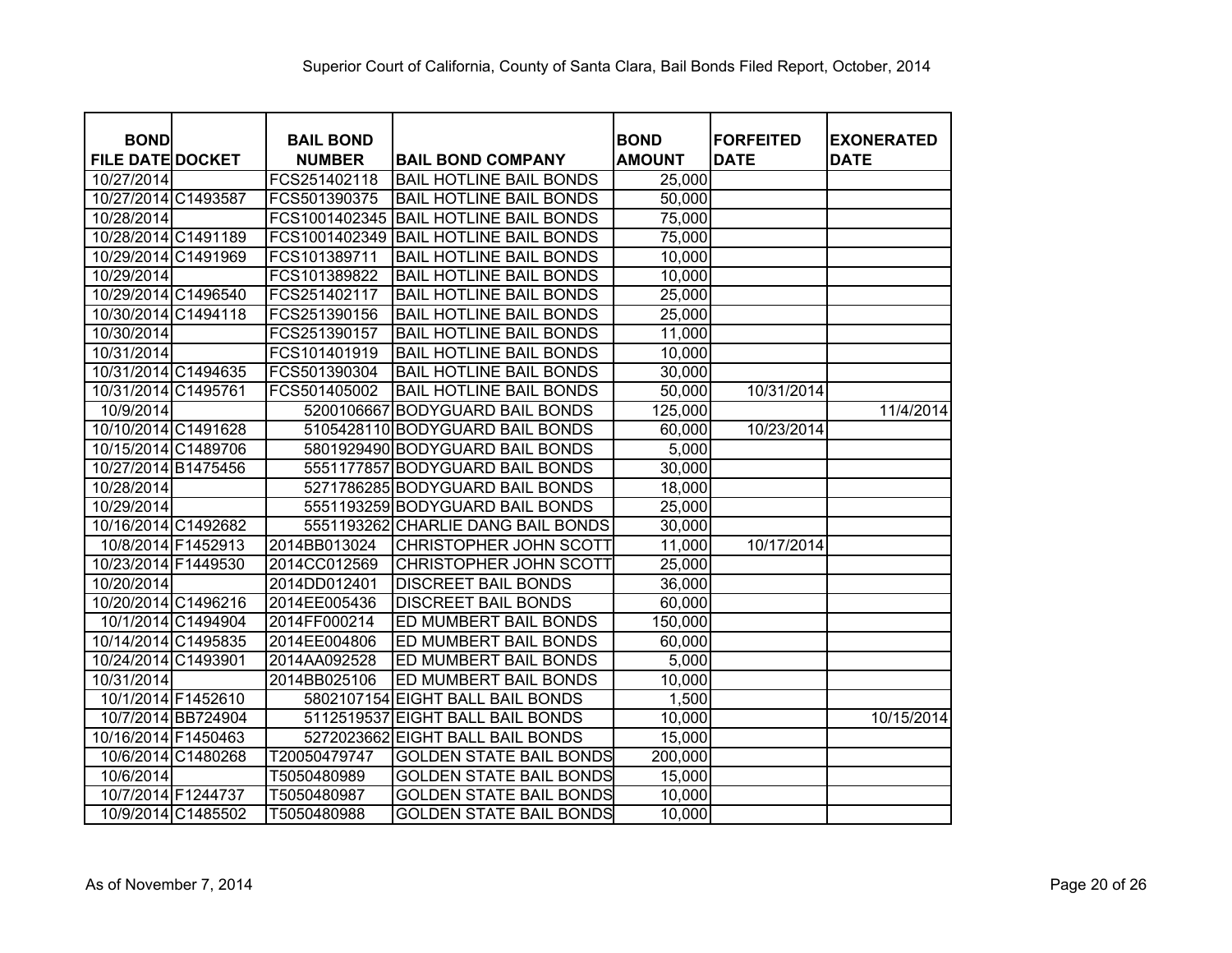| <b>BOND</b>             | <b>BAIL BOND</b> |                                | <b>BOND</b>   | <b>FORFEITED</b> | <b>EXONERATED</b> |
|-------------------------|------------------|--------------------------------|---------------|------------------|-------------------|
| <b>FILE DATE DOCKET</b> | <b>NUMBER</b>    | <b>BAIL BOND COMPANY</b>       | <b>AMOUNT</b> | <b>DATE</b>      | <b>DATE</b>       |
| 10/9/2014 C1481733      | T5050480990      | <b>GOLDEN STATE BAIL BONDS</b> | 25,000        |                  |                   |
| 10/14/2014 C1492805     | T50050479867     | <b>GOLDEN STATE BAIL BONDS</b> | 325,000       |                  |                   |
| 10/16/2014              | T5050479711      | <b>GOLDEN STATE BAIL BONDS</b> | 11,000        |                  |                   |
| 10/17/2014 F1452910     | T10050480991     | <b>GOLDEN STATE BAIL BONDS</b> | 20,000        |                  |                   |
| 10/17/2014 F1452150     | T5050479743      | <b>GOLDEN STATE BAIL BONDS</b> | 7,500         |                  |                   |
| 10/20/2014 C1494151     | T10050480917     | <b>GOLDEN STATE BAIL BONDS</b> | 55,000        |                  |                   |
| 10/20/2014              | T1050480958      | <b>GOLDEN STATE BAIL BONDS</b> | 10,000        |                  |                   |
| 10/21/2014 B1475492     | T2550480965      | <b>GOLDEN STATE BAIL BONDS</b> | 25,000        |                  |                   |
| 10/22/2014              | T550480951       | <b>GOLDEN STATE BAIL BONDS</b> | 5,000         |                  |                   |
| 10/27/2014 C1493935     | T10050480994     | <b>GOLDEN STATE BAIL BONDS</b> | 70,000        |                  |                   |
| 10/28/2014 C1488448     | T1050480957      | <b>GOLDEN STATE BAIL BONDS</b> | 5,000         |                  |                   |
| 10/28/2014 C1493912     | T1550480964      | <b>GOLDEN STATE BAIL BONDS</b> | 7,500         |                  |                   |
| 10/29/2014 C1235525     | T5050480981      | <b>GOLDEN STATE BAIL BONDS</b> | 3,000         |                  |                   |
| 10/29/2014 C1241900     | T5050480982      | <b>GOLDEN STATE BAIL BONDS</b> | 3,000         |                  |                   |
| 10/15/2014 B1475427     | 2014DD012556     | <b>JM BAIL BONDS</b>           | 20,000        |                  |                   |
| 10/22/2014              | AC00760943       | KEITH CARTER BAIL BONDS        | 25,000        |                  |                   |
| 10/1/2014 C1492676      | S2502203308      | <b>LATINO BAIL BONDS</b>       | 20,000        |                  |                   |
| 10/2/2014               | S1002199605      | <b>LATINO BAIL BONDS</b>       | 10,000        |                  |                   |
| 10/3/2014 C1495472      | S1002202749      | <b>LATINO BAIL BONDS</b>       | 10,000        |                  |                   |
| 10/14/2014              | S2602224906      | <b>LATINO BAIL BONDS</b>       | 20,000        |                  |                   |
| 10/14/2014              | S2602224907      | <b>LATINO BAIL BONDS</b>       | 25,000        |                  |                   |
| 10/24/2014 C1493214     | S2602224908      | <b>LATINO BAIL BONDS</b>       | 20,000        |                  |                   |
| 10/2/2014 C1495827      |                  | 5272014901 LE BAIL BONDS       | 20,000        |                  |                   |
| 10/6/2014 C1493687      |                  | 5112653011 LE BAIL BONDS       | 11,000        | 10/30/2014       |                   |
| 10/6/2014               |                  | 5272014914 LE BAIL BONDS       | 15,000        |                  |                   |
| 10/7/2014               |                  | 5272014927 LE BAIL BONDS       | 25,000        |                  | 11/3/2014         |
| 10/8/2014               |                  | 5272015023 LE BAIL BONDS       | 25,000        |                  | 11/3/2014         |
| 10/9/2014 B1475227      |                  | 5105389699 LE BAIL BONDS       | 75,000        |                  |                   |
| 10/10/2014              |                  | 5105418449 LE BAIL BONDS       | 56,000        |                  |                   |
| 10/10/2014 C1485313     |                  | 5272028216 LE BAIL BONDS       | 15,000        |                  |                   |
| 10/14/2014 C1492463     |                  | 5271967989 LE BAIL BONDS       | 25,000        |                  |                   |
| 10/14/2014              |                  | 5272015036 LE BAIL BONDS       | 16,000        |                  |                   |
| 10/16/2014              |                  | 5271913366 LE BAIL BONDS       | 25,000        |                  |                   |
| 10/16/2014 C1494009     | AS50170945       | LE BAIL BONDS                  | 50,000        |                  |                   |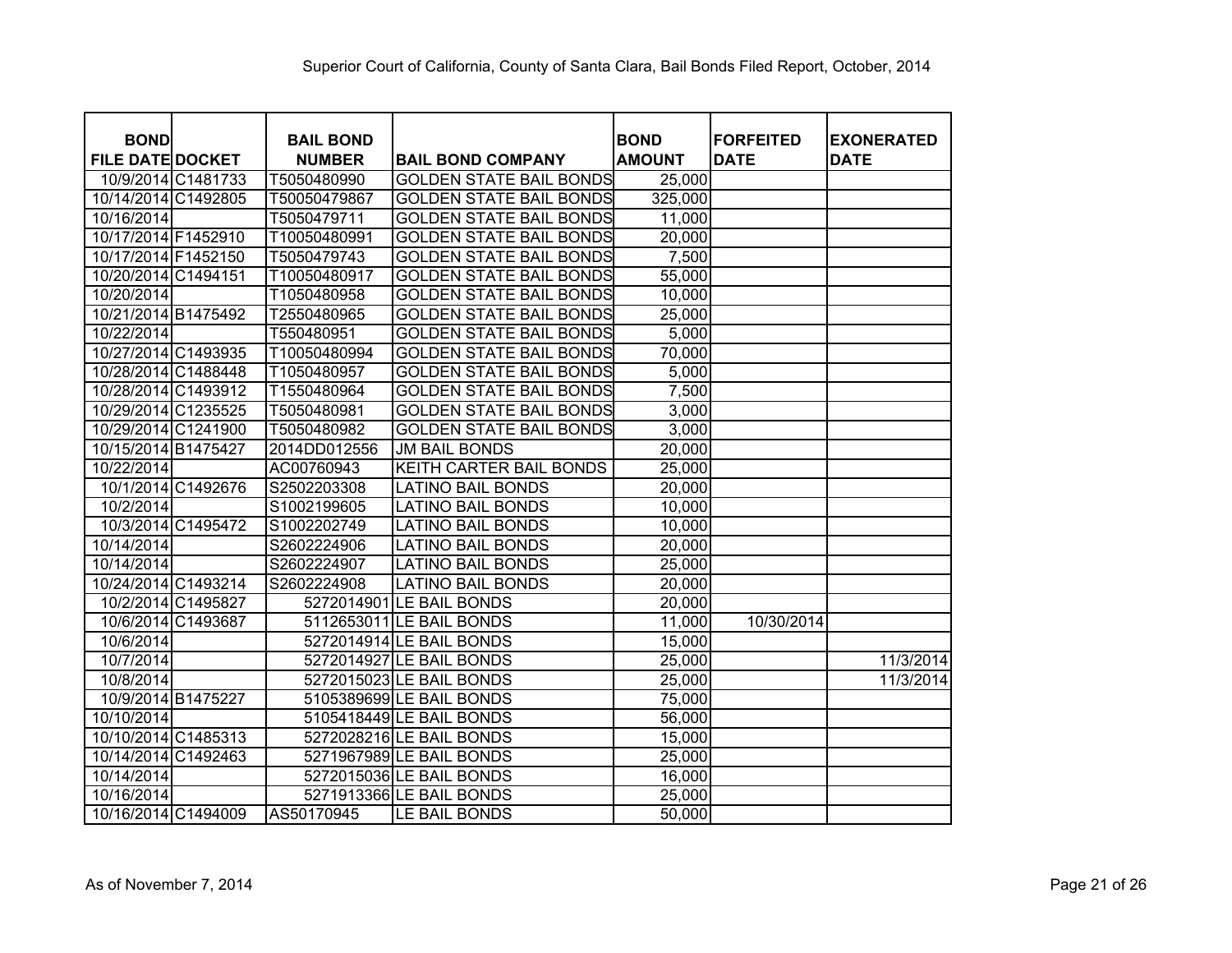| <b>BOND</b>             | <b>BAIL BOND</b> |                          | <b>BOND</b>   | <b>FORFEITED</b> | <b>EXONERATED</b> |
|-------------------------|------------------|--------------------------|---------------|------------------|-------------------|
| <b>FILE DATE DOCKET</b> | <b>NUMBER</b>    | <b>BAIL BOND COMPANY</b> | <b>AMOUNT</b> | <b>DATE</b>      | <b>DATE</b>       |
| 10/20/2014              |                  | 5551189759 LE BAIL BONDS | 40,000        |                  |                   |
| 10/21/2014 C1494957     |                  | 5112678586 LE BAIL BONDS | 10,000        |                  |                   |
| 10/24/2014 C1236184     |                  | 5112678599 LE BAIL BONDS | 5,000         |                  |                   |
| 10/24/2014              |                  | 5271898397 LE BAIL BONDS | 22,000        |                  |                   |
| 10/24/2014              |                  | 5551203268 LE BAIL BONDS | 45,000        |                  |                   |
| 10/27/2014              |                  | 5105418423 LE BAIL BONDS | 60,000        |                  |                   |
| 10/27/2014              |                  | 5551203255 LE BAIL BONDS | 15,000        |                  |                   |
| 10/28/2014              |                  | 5272028245 LE BAIL BONDS | 25,000        |                  |                   |
| 10/29/2014 F1452496     |                  | 5112678560 LE BAIL BONDS | 10,000        |                  |                   |
| 10/29/2014 C1486192     |                  | 5271967992 LE BAIL BONDS | 20,000        |                  |                   |
| 10/31/2014              |                  | 5105420523 LE BAIL BONDS | 100,000       |                  |                   |
| 10/31/2014              |                  | 5551125155 LE BAIL BONDS | 15,000        |                  |                   |
| 10/1/2014 B1474990      | 2014AA095233     | <b>LUNA BAIL BONDS</b>   | 5,000         | 10/1/2014        |                   |
| 10/2/2014 B1474220      | 2014BB027422     | <b>LUNA BAIL BONDS</b>   | 10,000        |                  |                   |
| 10/2/2014 B1473777      | AS5982548        | <b>LUNA BAIL BONDS</b>   | 5,000         |                  |                   |
| 10/3/2014 C1488322      | 2014AA095226     | <b>LUNA BAIL BONDS</b>   | 3,000         |                  |                   |
| 10/3/2014 C1487558      | 2014BB031861     | <b>LUNA BAIL BONDS</b>   | 6,000         |                  | 10/3/2014         |
| 10/6/2014 CC956753      | 2014BB027413     | <b>LUNA BAIL BONDS</b>   | 10,000        |                  |                   |
| 10/6/2014 C1075225      | 2014BB027421     | <b>LUNA BAIL BONDS</b>   | 10,000        |                  |                   |
| 10/6/2014 C1494914      | 2014CC019903     | <b>LUNA BAIL BONDS</b>   | 26,000        |                  |                   |
| 10/6/2014 C1490669      | 2014CC021471     | <b>LUNA BAIL BONDS</b>   | 30,000        |                  |                   |
| 10/6/2014               | 2014DD011972     | <b>LUNA BAIL BONDS</b>   | 35,000        |                  | 10/29/2014        |
| 10/6/2014 C1118782      | 2014EE005300     | <b>LUNA BAIL BONDS</b>   | 60,000        |                  |                   |
| 10/7/2014               | 2014BB027412     | <b>LUNA BAIL BONDS</b>   | 10,000        |                  |                   |
| 10/7/2014 C1492203      | 2014CC021475     | <b>LUNA BAIL BONDS</b>   | 20,000        |                  |                   |
| 10/8/2014               | 2014AA095237     | <b>LUNA BAIL BONDS</b>   | 5,000         |                  |                   |
| 10/9/2014 CC964148      | 2014CC021470     | <b>LUNA BAIL BONDS</b>   | 25,000        |                  |                   |
| 10/9/2014 B1364096      | 2014CC021477     | <b>LUNA BAIL BONDS</b>   | 22,000        |                  |                   |
| 10/9/2014 B1261274      | 2014CC021478     | <b>LUNA BAIL BONDS</b>   | 20,000        |                  |                   |
| 10/9/2014 B1263657      | 2014CC021479     | <b>LUNA BAIL BONDS</b>   | 20,000        |                  |                   |
| 10/10/2014 B1474131     | 2014BB026100     | <b>LUNA BAIL BONDS</b>   | 10,000        |                  |                   |
| 10/14/2014              | 2014AA098857     | <b>LUNA BAIL BONDS</b>   | 5,000         |                  |                   |
| 10/14/2014              | 2014AA107717     | <b>LUNA BAIL BONDS</b>   | 5,000         |                  |                   |
| 10/14/2014              | 2014AA107719     | <b>LUNA BAIL BONDS</b>   | 1,000         |                  |                   |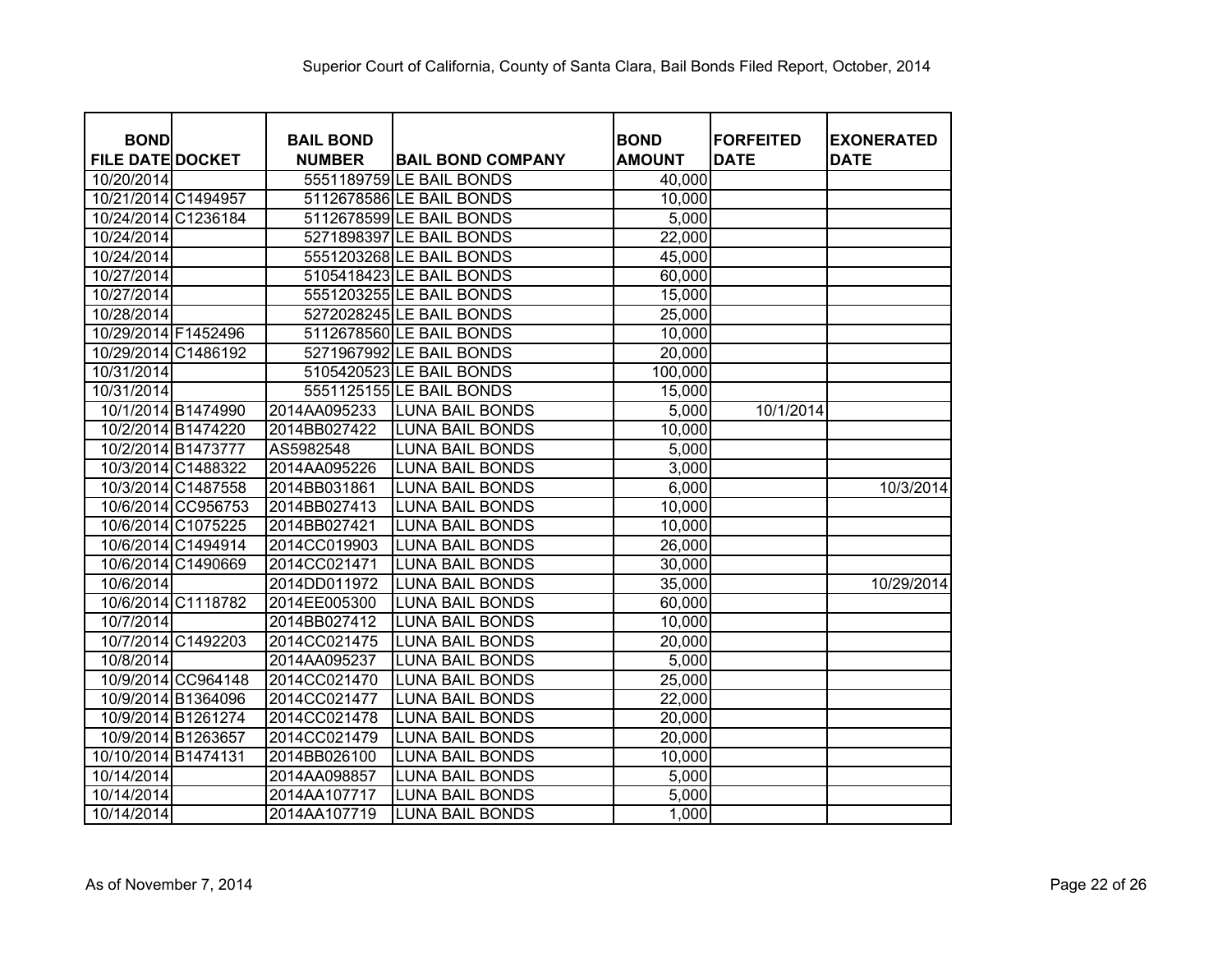| <b>BOND</b>             | <b>BAIL BOND</b> |                          |                              | <b>FORFEITED</b> |                                  |
|-------------------------|------------------|--------------------------|------------------------------|------------------|----------------------------------|
| <b>FILE DATE DOCKET</b> | <b>NUMBER</b>    | <b>BAIL BOND COMPANY</b> | <b>BOND</b><br><b>AMOUNT</b> | <b>DATE</b>      | <b>EXONERATED</b><br><b>DATE</b> |
| 10/14/2014 C1496850     | 2014BB026098     | <b>LUNA BAIL BONDS</b>   | 10,000                       |                  |                                  |
| 10/14/2014 B1471414     | 2014CC019037     | <b>LUNA BAIL BONDS</b>   | 25,000                       |                  |                                  |
| 10/14/2014              | AS25228974       | <b>LUNA BAIL BONDS</b>   | 25,000                       |                  |                                  |
| 10/14/2014 F1452598     | AS25228976       | <b>LUNA BAIL BONDS</b>   | 7,500                        |                  |                                  |
| 10/15/2014 C1361180     | 2014AA095224     | <b>LUNA BAIL BONDS</b>   | 1,000                        |                  |                                  |
| 10/15/2014 C1364103     | 2014AA095234     | <b>LUNA BAIL BONDS</b>   | 1,500                        |                  |                                  |
| 10/15/2014 F1452993     | 2014CC019039     | <b>LUNA BAIL BONDS</b>   | 20,000                       |                  |                                  |
| 10/15/2014 B1475431     | 2014CC021472     | <b>LUNA BAIL BONDS</b>   | 12,000                       |                  |                                  |
| 10/15/2014 F1452944     | 2014CC021474     | <b>LUNA BAIL BONDS</b>   | 30,000                       |                  |                                  |
| 10/15/2014              | 2014DD011978     | <b>LUNA BAIL BONDS</b>   | 35,000                       |                  |                                  |
| 10/15/2014 B1475359     | 2014DD011979     | <b>LUNA BAIL BONDS</b>   | 35,000                       |                  |                                  |
| 10/15/2014              | 2014DD011980     | <b>LUNA BAIL BONDS</b>   | 35,000                       |                  |                                  |
| 10/15/2014              | 2014DD011981     | <b>LUNA BAIL BONDS</b>   | 35,000                       |                  |                                  |
| 10/17/2014 F1137990     | 2014BB031869     | <b>LUNA BAIL BONDS</b>   | 10,000                       |                  |                                  |
| 10/17/2014 B1470652     | 2014CC019906     | <b>LUNA BAIL BONDS</b>   | 10,000                       |                  |                                  |
| 10/17/2014 F1451351     | AS25228209       | <b>LUNA BAIL BONDS</b>   | 15,000                       |                  |                                  |
| 10/17/2014 F1450592     | AS25228212       | <b>LUNA BAIL BONDS</b>   | 10,000                       |                  |                                  |
| 10/20/2014 C1496220     | AS100131304      | <b>LUNA BAIL BONDS</b>   | 10,000                       |                  |                                  |
| 10/20/2014              | AS25228216       | <b>LUNA BAIL BONDS</b>   | 10,000                       |                  |                                  |
| 10/21/2014 F1451689     | AS25228213       | <b>LUNA BAIL BONDS</b>   | 10,000                       | 10/22/2014       |                                  |
| 10/21/2014 F1451457     | AS25228214       | <b>LUNA BAIL BONDS</b>   | 10,000                       | 10/22/2014       |                                  |
| 10/21/2014 F1349285     | AS25228215       | <b>LUNA BAIL BONDS</b>   | 10,000                       | 10/22/2014       |                                  |
| 10/21/2014              | AS25228958       | <b>LUNA BAIL BONDS</b>   | 25,000                       |                  |                                  |
| 10/21/2014 C1488661     | AS5982092        | <b>LUNA BAIL BONDS</b>   | 5,000                        |                  |                                  |
| 10/22/2014 F1453033     | AS25228218       | <b>LUNA BAIL BONDS</b>   | 16,000                       |                  |                                  |
| 10/22/2014 F1452745     | AS25228962       | <b>LUNA BAIL BONDS</b>   | 15,000                       |                  |                                  |
| 10/23/2014              | AS25228219       | <b>LUNA BAIL BONDS</b>   | 25,000                       |                  |                                  |
| 10/23/2014              | AS50173972       | <b>LUNA BAIL BONDS</b>   | 40,000                       |                  |                                  |
| 10/24/2014              | AS5982566        | <b>LUNA BAIL BONDS</b>   | 5,000                        |                  |                                  |
| 10/27/2014              | AS50171677       | <b>LUNA BAIL BONDS</b>   | 50,000                       |                  |                                  |
| 10/27/2014              | AS50173850       | <b>LUNA BAIL BONDS</b>   | 50,000                       |                  |                                  |
| 10/27/2014              | AS50173976       | <b>LUNA BAIL BONDS</b>   | 35,000                       |                  |                                  |
| 10/28/2014              | AS25228514       | <b>LUNA BAIL BONDS</b>   | 25,000                       |                  |                                  |
| 10/28/2014              | AS25228515       | <b>LUNA BAIL BONDS</b>   | 25,000                       |                  |                                  |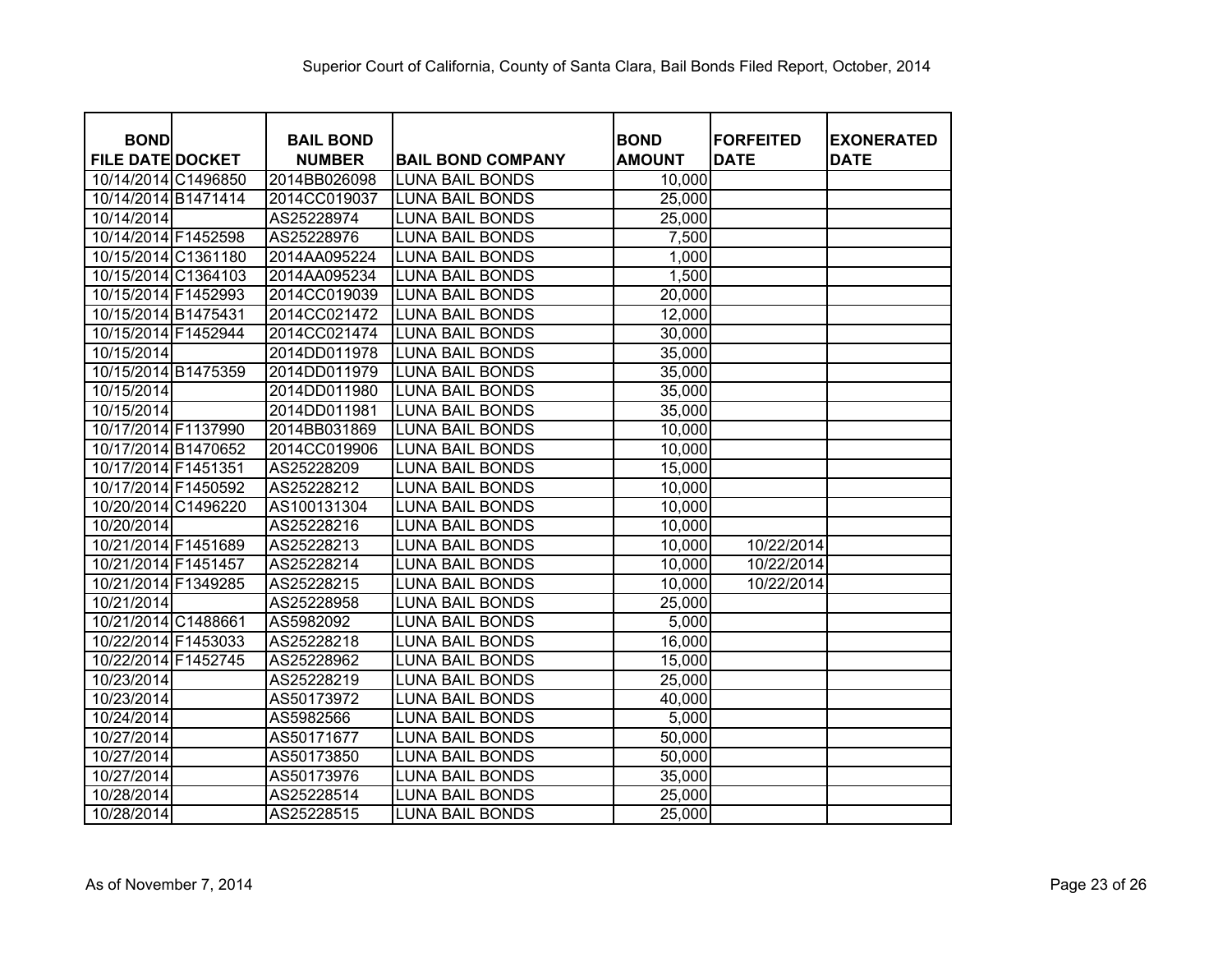| <b>BOND</b>             | <b>BAIL BOND</b> |                           | <b>BOND</b>   | <b>FORFEITED</b> | <b>EXONERATED</b> |
|-------------------------|------------------|---------------------------|---------------|------------------|-------------------|
| <b>FILE DATE DOCKET</b> | <b>NUMBER</b>    | <b>BAIL BOND COMPANY</b>  | <b>AMOUNT</b> | <b>DATE</b>      | <b>DATE</b>       |
| 10/29/2014 F1453223     | AS25228222       | <b>LUNA BAIL BONDS</b>    | 10,000        |                  |                   |
| 10/29/2014 FF929182     | AS25228518       | <b>LUNA BAIL BONDS</b>    | 7,500         | 10/29/2014       |                   |
| 10/30/2014 C1494913     | AS25228519       | <b>LUNA BAIL BONDS</b>    | 25,000        |                  |                   |
| 10/31/2014 C1493886     | AS50173974       | <b>LUNA BAIL BONDS</b>    | 40,000        |                  |                   |
| 10/31/2014 C1485661     | AS5982567        | <b>LUNA BAIL BONDS</b>    | 5,000         |                  |                   |
| 10/1/2014 C1491246      | <b>IS1M2395</b>  | METRO ONE, INC            | 525,000       |                  |                   |
| 10/2/2014               | S5102249994      | <b>OUT NOW BAIL BONDS</b> | 20,000        |                  |                   |
| 10/6/2014               | S1102302655      | <b>OUT NOW BAIL BONDS</b> | 10,000        |                  |                   |
| 10/17/2014 C1492622     | S1102275498      | <b>OUT NOW BAIL BONDS</b> | 10,000        |                  |                   |
| 10/1/2014 C1491677      | 2014DD010978     | PACIFIC COAST BAIL BONDS  | 25,000        |                  |                   |
| 10/2/2014               | 2014EE005556     | PACIFIC COAST BAIL BONDS  | 75,000        |                  |                   |
| 10/2/2014 C1489548      | 2014EE005605     | PACIFIC COAST BAIL BONDS  | 75,000        |                  |                   |
| 10/2/2014 B1474470      | 2014SS096790     | PACIFIC COAST BAIL BONDS  | 5,000         |                  |                   |
| 10/6/2014               | 2014CC021456     | PACIFIC COAST BAIL BONDS  | 26,000        |                  | 10/31/2014        |
| 10/14/2014 F1452605     | 2014AA100143     | PACIFIC COAST BAIL BONDS  | 3,500         |                  |                   |
| 10/14/2014 C1495624     | 2014CC021454     | PACIFIC COAST BAIL BONDS  | 25,000        |                  |                   |
| 10/14/2014              | 2014DD012636     | PACIFIC COAST BAIL BONDS  | 40,000        |                  |                   |
| 10/15/2014 B1474088     | 2014AA105623     | PACIFIC COAST BAIL BONDS  | 5,000         |                  |                   |
| 10/15/2014              | 2014FF000952     | PACIFIC COAST BAIL BONDS  | 50,000        |                  |                   |
| 10/27/2014 F1453164     | 2014AA111861     | PACIFIC COAST BAIL BONDS  | 5,000         |                  |                   |
| 10/27/2014              | 2014CC022472     | PACIFIC COAST BAIL BONDS  | 15,000        |                  |                   |
| 10/27/2014              | 2014DD013059     | PACIFIC COAST BAIL BONDS  | 15,000        |                  |                   |
| 10/28/2014 C1492122     | 2014AA094528     | PACIFIC COAST BAIL BONDS  | 5,000         |                  |                   |
| 10/29/2014              | 2014AA096786     | PACIFIC COAST BAIL BONDS  | 5,000         |                  |                   |
| 10/29/2014 F1451254     | 2014BB033300     | PACIFIC COAST BAIL BONDS  | 10,000        |                  |                   |
| 10/29/2014 F1453164     | 2014CC022471     | PACIFIC COAST BAIL BONDS  | 30,000        |                  |                   |
| 10/31/2014              | 2014DD013062     | PACIFIC COAST BAIL BONDS  | 10,000        |                  |                   |
| 10/2/2014 B1475156      | AUL2095535       | PREMIERE BAIL BONDS       | 50,000        |                  |                   |
| 10/2/2014 B1470642      | 2140CC019659     | <b>RAMIREZ BAIL BONDS</b> | 10,000        |                  |                   |
| 10/8/2014               | 2014CC019778     | <b>RAMIREZ BAIL BONDS</b> | 16,000        |                  |                   |
| 10/14/2014 F1451723     | 2014DD011575     | RAMIREZ BAIL BONDS        | 7,500         |                  |                   |
| 10/14/2014              | 2014DD012419     | RAMIREZ BAIL BONDS        | 10,000        |                  |                   |
| 10/17/2014              | 2014BB032362     | RAMIREZ BAIL BONDS        | 11,000        |                  |                   |
| 10/20/2014              | 2014DD012881     | RAMIREZ BAIL BONDS        | 10,000        |                  |                   |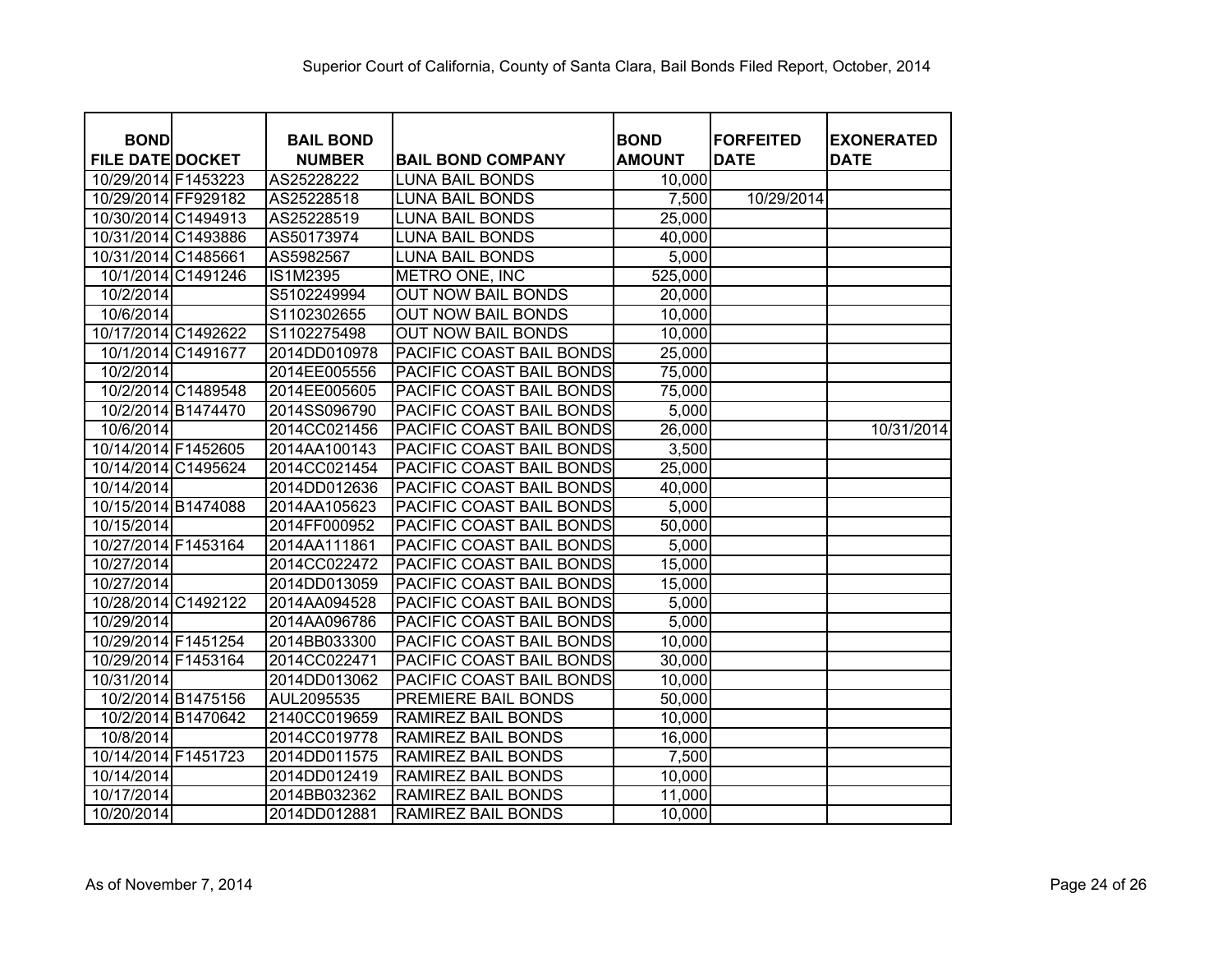| <b>BOND</b>             | <b>BAIL BOND</b> |                                  | <b>BOND</b>   | <b>FORFEITED</b> | <b>EXONERATED</b> |
|-------------------------|------------------|----------------------------------|---------------|------------------|-------------------|
| <b>FILE DATE DOCKET</b> | <b>NUMBER</b>    | <b>BAIL BOND COMPANY</b>         | <b>AMOUNT</b> | <b>DATE</b>      | <b>DATE</b>       |
| 10/9/2014               | 2014DD012191     | RAUL CASTANON BAIL BOND          | 15,000        |                  |                   |
| 10/7/2014 C1490876      |                  | 5551210686 REASONABLE BAIL BONDS | 50,000        |                  |                   |
| 10/14/2014 C1495820     | U1520524493      | <b>SCOTT STEVENSON BAIL BO</b>   | 11,500        |                  |                   |
| 10/1/2014 C1491766      | 2014BB028055     | <b>TAPOUT BAIL BONDS</b>         | 5,000         |                  |                   |
| 10/2/2014 B1475093      | 2014CC020438     | <b>TAPOUT BAIL BONDS</b>         | 16,000        |                  |                   |
| 10/3/2014 C1492793      | 2014DD010737     | <b>TAPOUT BAIL BONDS</b>         | 50,000        | 10/28/2014       |                   |
| 10/9/2014 B1470873      | 2014BB028056     | <b>TAPOUT BAIL BONDS</b>         | 5,000         |                  |                   |
| 10/9/2014 B1470816      | 2014BB028057     | <b>TAPOUT BAIL BONDS</b>         | 10,000        |                  | 10/15/2014        |
| 10/15/2014 B1475432     | 2014DD005840     | <b>TAPOUT BAIL BONDS</b>         | 35,000        |                  |                   |
| 10/17/2014              | IS30K165399      | TEDD WALLACE BAIL BONDS          | 25,000        |                  |                   |
| 10/2/2014               | 2014CC020972     | <b>VERONICA MELERO BAIL BO</b>   | 25,000        |                  |                   |
| 10/6/2014 C1493849      | 2014DD012565     | <b>VERONICA MELERO BAIL BO</b>   | 50,000        |                  |                   |
| 10/6/2014 C1493849      | 2014DD012566     | <b>VERONICA MELERO BAIL BO</b>   | 50,000        |                  |                   |
| 10/14/2014              | 2014DD010843     | <b>VERONICA MELERO BAIL BO</b>   | 15,000        |                  |                   |
| 10/16/2014 C1491945     | 2014BB025270     | <b>VERONICA MELERO BAIL BO</b>   | 10,000        |                  |                   |
| 10/20/2014              | 2014CC020971     | <b>VERONICA MELERO BAIL BO</b>   | 25,000        |                  |                   |
| 10/24/2014              | 2014DD012563     | <b>VERONICA MELERO BAIL BO</b>   | 35,000        |                  |                   |
| 10/30/2014              | 2014CC016438     | VERONICA MELERO BAIL BO          | 16,000        |                  |                   |
| 10/31/2014 C1495737     | 2014DD012564     | VERONICA MELERO BAIL BO          | 40,000        |                  |                   |
| 10/1/2014 C1492751      | A152198771       | <b>VU BAIL BONDS</b>             | 3,000         |                  |                   |
| 10/1/2014               | A152198772       | <b>VU BAIL BONDS</b>             | 15,000        |                  |                   |
| 10/1/2014               | A302141549       | <b>VU BAIL BONDS</b>             | 30,000        |                  | 10/28/2014        |
| 10/2/2014 C1491185      | A72284043        | <b>VU BAIL BONDS</b>             | 5,000         |                  |                   |
| 10/7/2014 C1357676      | A72280894        | <b>VU BAIL BONDS</b>             | 5,000         |                  |                   |
| 10/8/2014               | A152198556       | <b>VU BAIL BONDS</b>             | 10,000        |                  |                   |
| 10/9/2014 B1473396      | A152198773       | <b>VU BAIL BONDS</b>             | 10,000        |                  |                   |
| 10/14/2014              | A302141553       | <b>VU BAIL BONDS</b>             | 30,000        |                  |                   |
| 10/14/2014              | AUL2096084       | <b>VU BAIL BONDS</b>             | 35,000        |                  |                   |
| 10/17/2014 C1494815     | AUL2096085       | <b>VU BAIL BONDS</b>             | 35,000        |                  |                   |
| 10/20/2014              | A152196265       | <b>VU BAIL BONDS</b>             | 5,000         |                  |                   |
| 10/20/2014              | A152198555       | <b>VU BAIL BONDS</b>             | 15,000        |                  |                   |
| 10/21/2014 B1475466     | A152198554       | <b>VU BAIL BONDS</b>             | 10,000        | 10/30/2014       |                   |
| 10/21/2014 B1474434     | A72277860        | <b>VU BAIL BONDS</b>             | 5,000         |                  |                   |
| 10/22/2014 F1453130     | AUL2096086       | <b>VU BAIL BONDS</b>             | 50,000        |                  |                   |